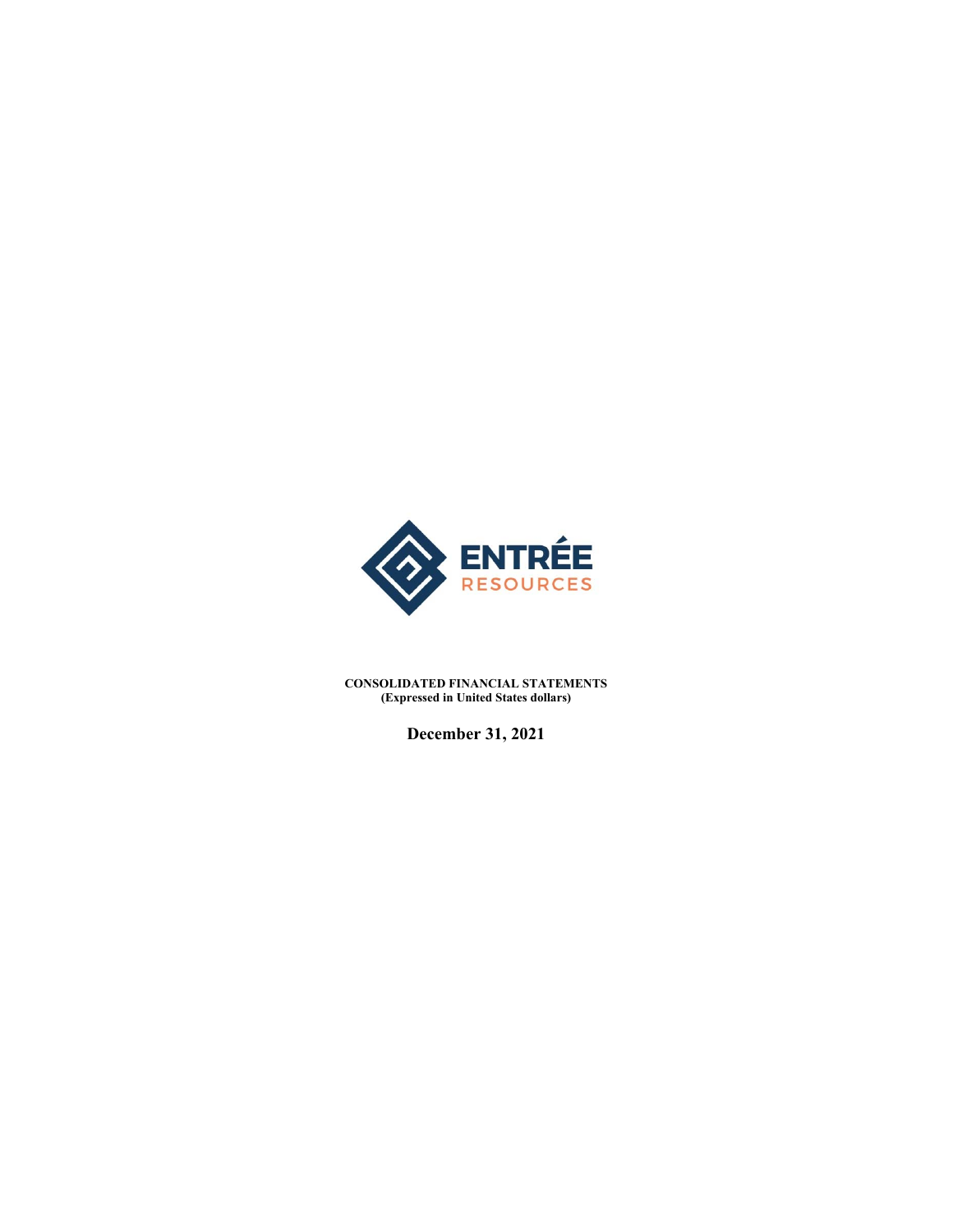### **REPORT OF INDEPENDENT REGISTERED PUBLIC ACCOUNTING FIRM**

To the Shareholders and Directors of Entrée Resources Ltd.

#### *Opinion on the Consolidated Financial Statements*

We have audited the accompanying consolidated statements of financial position of Entrée Resources Ltd. (the "Company" as of December 31, 2021 and 2020, and the related consolidated statements of comprehensive loss, changes in shareholders' deficiency, and cash flows for the years ended December 31, 2021, 2020 and 2019, and the related notes (collectively referred to as the "financial statements"). In our opinion, the consolidated financial statements present fairly, in all material respects, the financial position of the Company as of December 31, 2021 and 2020, and the results of its operations and its cash flows for the years ended December 31, 2021, 2020 and 2019, in conformity with International Financial Reporting Standards as issued by the International Accounting Standards Board.

We also have audited, in accordance with the standards of the Public Company Accounting Oversight Board (United States) ("PCAOB"), the Company's internal control over financial reporting as of December 31, 2021, based on criteria established in Internal Control—Integrated Framework issued by the Committee of Sponsoring Organizations of the Treadway Commission (2013 Framework) ("COSO") and our report dated March 25, 2022 expressed a disclaimer of an opinion on the effectiveness of the Company's internal control over financial reporting.

#### *Basis for Opinion*

These financial statements are the responsibility of the Company's management. Our responsibility is to express an opinion on these financial statements based on our audits. We are a public accounting firm registered with the Public Company Accounting Oversight Board (United States) ("PCAOB") and are required to be independent with respect to the Company in accordance with the U.S. federal securities laws and the applicable rules and regulations of the Securities and Exchange Commission and the PCAOB.

We conducted our audits in accordance with the standards of the PCAOB. Those standards require that we plan and perform the audit to obtain reasonable assurance about whether the financial statements are free of material misstatement, whether due to error or fraud. Our audits included performing procedures to assess the risks of material misstatement of the financial statements, whether due to error or fraud, and performing procedures that respond to those risks. Such procedures included examining, on a test basis, evidence regarding the amounts and disclosures in the financial statements. Our audits also included evaluating the accounting principles used and significant estimates made by management, as well as evaluating the overall presentation of the financial statements. We believe that our audits provide a reasonable basis for our opinion.

#### *Critical Audit Matters*

The critical audit matters communicated below are matters arising from the current period audit of the financial statements that were communicated or required to be communicated to the audit committee and that: (1) relate to accounts or disclosures that are material to the financial statements and (2) involved our especially challenging, subjective, or complex judgments. We determined that there are no critical audit matters.

We have served as the Company's auditor since 1997.

### **/s/ DAVIDSON & COMPANY LLP**

March 25, 2022



Vancouver, Canada Chartered Professional Accountants

1200 - 609 Granville Street, P.O. Box 10372, Pacific Centre, Vancouver, B.C., Canada V7Y 1G6 Telephone (604) 687-0947 Davidson-co.com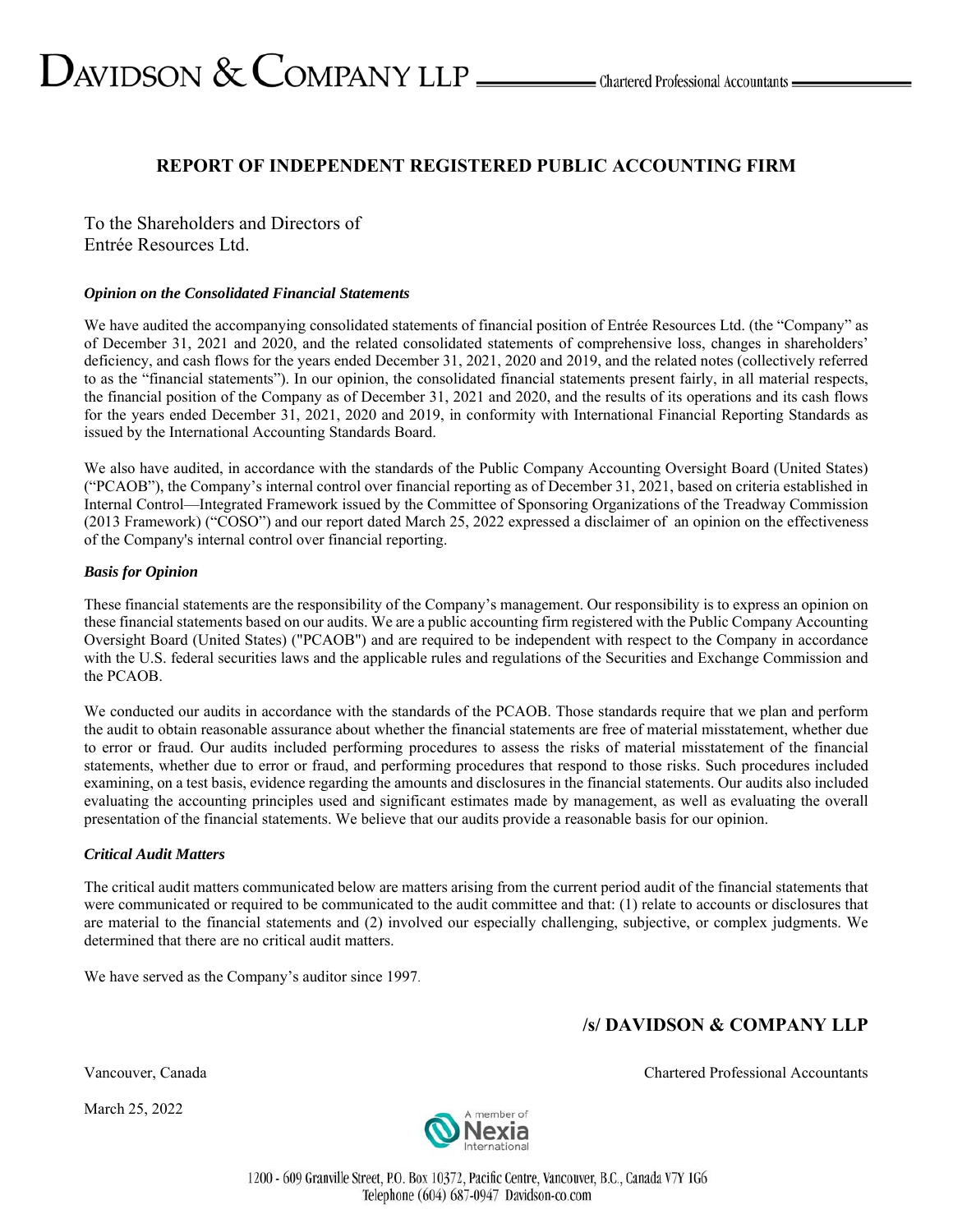### **REPORT OF INDEPENDENT REGISTERED PUBLIC ACCOUNTING FIRM**

To the Shareholders and Directors of Entrée Resources Ltd.

#### *Opinion on Internal Control over Financial Reporting*

We have audited Entrée Resources Ltd.'s (the "Company") internal control over financial reporting as of December 31, 2021, based on criteria established in Internal Control — Integrated Framework issued by the Committee of Sponsoring Organizations of the Treadway Commission (2013 framework) (the "COSO criteria"). Because of the significance of the matter described in the Basis for Disclaimer of Opinion paragraph, we have not been able to obtain sufficient appropriate audit evidence to provide a basis for an audit opinion. Accordingly, we do not express an opinion on the effectiveness of the Company's internal control over financial reporting as of December 31, 2021, based on the COSO criteria.

We also have audited, in accordance with the standards of the Public Company Accounting Oversight Board (United States) ("PCAOB"), the Company's consolidated statements of financial position as of December 31, 2021 and 2020, and the related consolidated statements of comprehensive loss, changes in shareholders' deficiency, and cash flows for the years ended December 31, 2021, 2020 and 2019, and the related notes and our report dated March 25, 2022 expressed an unqualified opinion thereon.

#### *Basis for Disclaimer of Opinion*

The Company's management is responsible for maintaining effective internal control over financial reporting and for its assessment of the effectiveness of internal control over financial reporting included in Management's Report on Internal Control over Financial Reporting included in the accompanying Form 40-F. Our responsibility is to express an opinion on the Company's internal control over financial reporting based on our audit. We are a public accounting firm registered with the PCAOB and are required to be independent with respect to the Company in accordance with the U.S. federal securities laws and the applicable rules and regulations of the Securities and Exchange Commission and the PCAOB.

Because a material weakness has been identified, we were unable to apply the appropriate procedures to test the controls during the year. The scope of our work was not sufficient to enable us to express, and we do not express, an opinion either on management's assessment or on the effectiveness of the Company's internal control over financial reporting.

A material weakness is a deficiency, or a combination of deficiencies, in internal control over financial reporting, such that there is a reasonable possibility that a material misstatement of the entity's financial statements will not be prevented, or detected and corrected, on a timely basis. If one or more material weaknesses exist, an entity's internal control over financial reporting cannot be considered effective. The following material weakness has been included in the accompanying report 'Management's Report on Internal Control over Financial Reporting'.

1. The Company did not retain or document evidence of testing of internal controls over financial reporting during the year ending December 31, 2021.

We considered the material weakness identified above in determining the nature, timing, and extent of audit procedures applied in our audit of the December 31, 2021 financial statements, and this report does not affect such report on the financial statements.

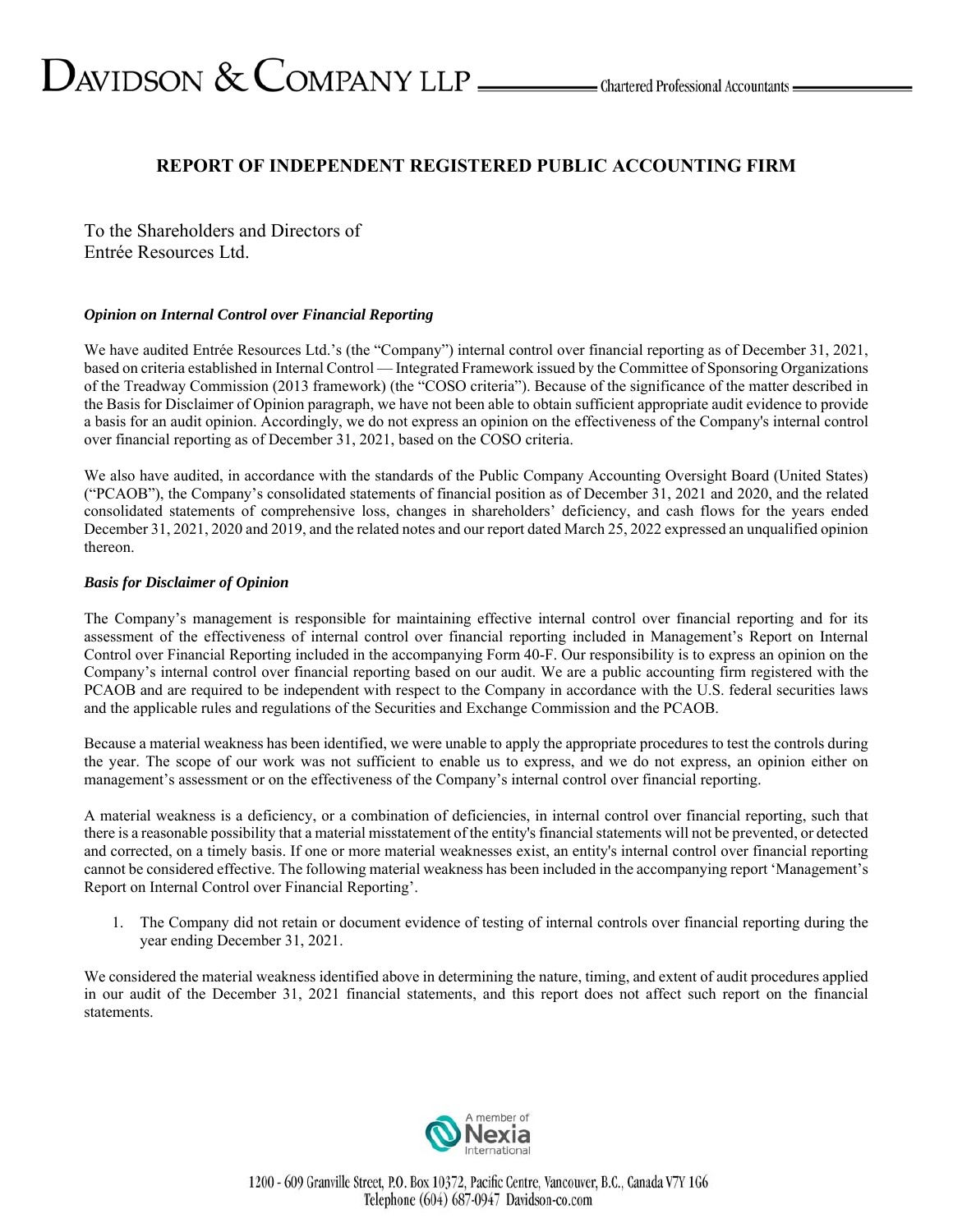We conducted our audit in accordance with the standards of the PCAOB. Those standards require that we plan and preform the audit to obtain reasonable assurance about whether effective internal control over financial reporting was maintained in all material respects. Our audit of internal control over financial reporting included obtaining an understanding of internal control over financial reporting, assessing the risk that a material weakness exists, and testing and evaluating the design and operating effectiveness of internal control based on the assessed risk. Our audit also included performing such other procedures as we considered necessary in the circumstances. Because a material weakness has been identified, we were not able to obtain sufficient appropriate audit evidence to provide a basis for an audit opinion.

#### *Definition and Limitations of Internal Control Over Financial Reporting*

An entity's internal control over financial reporting is a process designed to provide reasonable assurance regarding the reliability of financial reporting and the preparation of financial statements for external purposes in accordance with International Financial Reporting Standards ("IFRS") as issued by the International Accounting Standards Board ("IASB"). An entity's internal control over financial reporting includes those policies and procedures that (1) pertain to the maintenance of records that, in reasonable detail, accurately and fairly reflect the transactions and dispositions of the assets of the entity; (2) provide reasonable assurance that transactions are recorded as necessary to permit preparation of financial statements in accordance with IFRS as issued by the IASB, and that receipts and expenditures of the entity are being made only in accordance with authorizations of management and directors of the entity; and (3) provide reasonable assurance regarding prevention or timely detection of unauthorized acquisition, use, or disposition of the entity's assets that could have a material effect on the financial statements.

Because of its inherent limitations, internal control over financial reporting may not prevent or detect misstatements. Also, projections of any evaluation of effectiveness to future periods are subject to the risk that controls may become inadequate because of changes in conditions, or that the degree of compliance with the policies or procedures may deteriorate.

### **/s/ DAVIDSON & COMPANY LLP**

Vancouver, Canada Chartered Professional Accountants

March 25, 2022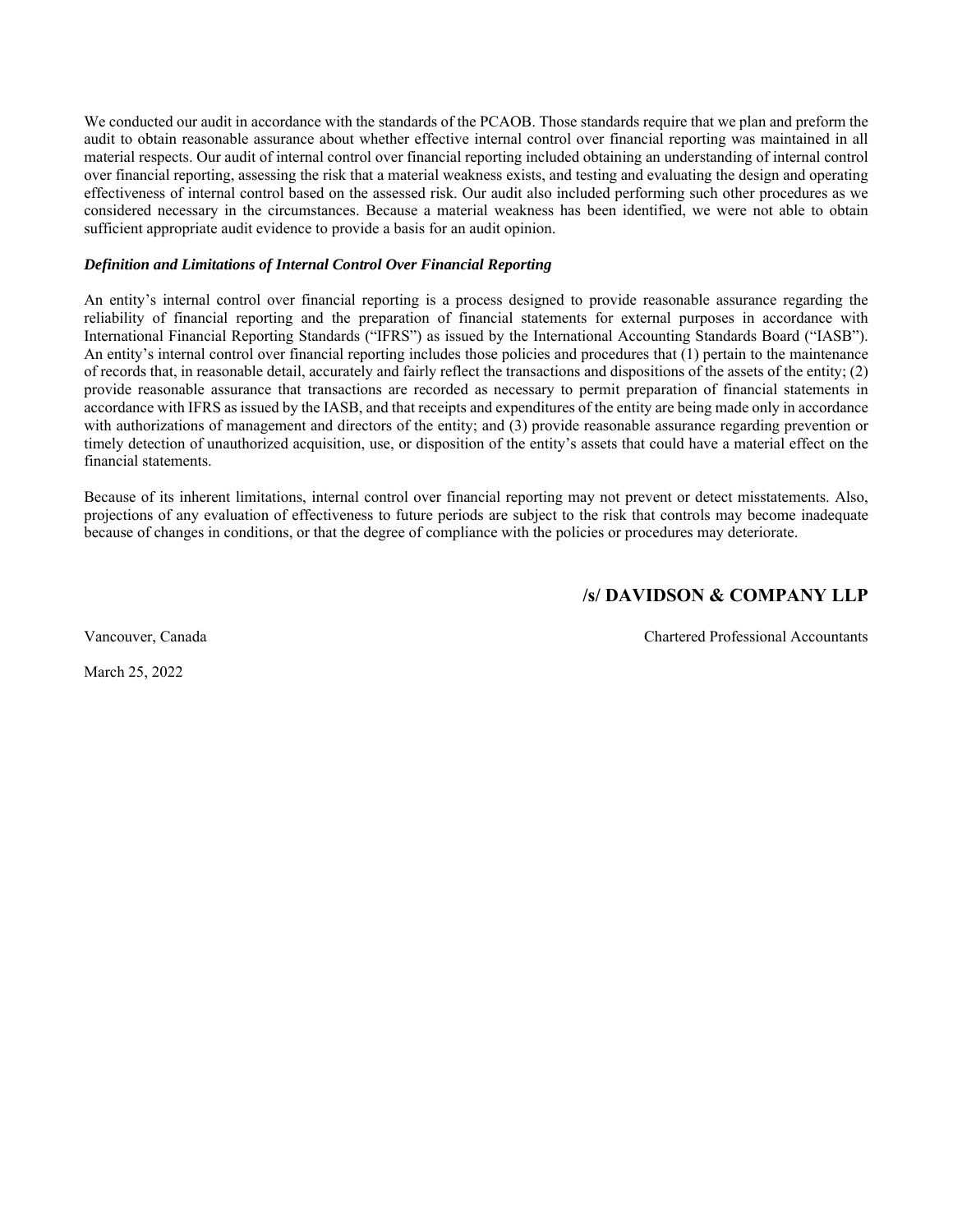# Consolidated Statements of Financial Position

As at December 31, 2021 and 2020

(expressed in thousands of U.S. dollars, except where indicated)

|                                                | <b>Note</b> | December 31,<br>2021 | December 31,<br>2020 |
|------------------------------------------------|-------------|----------------------|----------------------|
| <b>Assets</b>                                  |             |                      |                      |
| <b>Current assets</b>                          |             |                      |                      |
| Cash and cash equivalents                      |             | \$<br>7,090          | \$<br>7,260          |
| Receivables and prepaid expenses               |             | 157                  | 130                  |
| Prepaid licence fees                           |             | 153                  | 162                  |
| Deposits - current                             |             | 12                   |                      |
|                                                |             | 7,412                | 7,552                |
| <b>Non-current assets</b>                      |             |                      |                      |
| Property and equipment                         | 5           | 128                  | 220                  |
| Oyu Tolgoi assets                              | 6           | 239                  | 177                  |
| Deposits and other                             |             |                      | 12                   |
|                                                |             | 367                  | 409                  |
| <b>Total assets</b>                            |             | \$<br>7,779          | \$<br>7,961          |
| <b>Liabilities</b>                             |             |                      |                      |
| <b>Current liabilities</b>                     |             |                      |                      |
| Accounts payable and accrued liabilities       | 17          | $\mathbf S$<br>101   | \$<br>124            |
| Current portion of lease liabilities           | 7           | 99                   | 108                  |
|                                                |             | 200                  | 232                  |
| <b>Non-current liabilities</b>                 |             |                      |                      |
| Lease liabilities                              | 7           |                      | 100                  |
| Loan payable to Oyu Tolgoi LLC                 | 8           | 10,262               | 9,615                |
| Deferred revenue                               | 9           | 52,419               | 48,222               |
|                                                |             | 62,681               | 57,937               |
| <b>Total liabilities</b>                       |             | 62,881               | 58,169               |
| Shareholders' deficiency                       |             |                      |                      |
| Share capital                                  | 10          | 179,515              | 176,221              |
| Reserves                                       |             | 22,728               | 23,205               |
| Accumulated other comprehensive loss           |             | (1,677)              | (1,521)              |
| Deficit                                        |             | (255, 668)           | (248, 113)           |
| Total shareholders' deficiency                 |             | (55, 102)            | (50, 208)            |
| Total liabilities and shareholders' deficiency |             | \$<br>7,779          | \$<br>7,961          |

**Nature of operations** (Note 1)

**Commitments and contingencies** (Note 16)

**Subsequent events** (Note 18)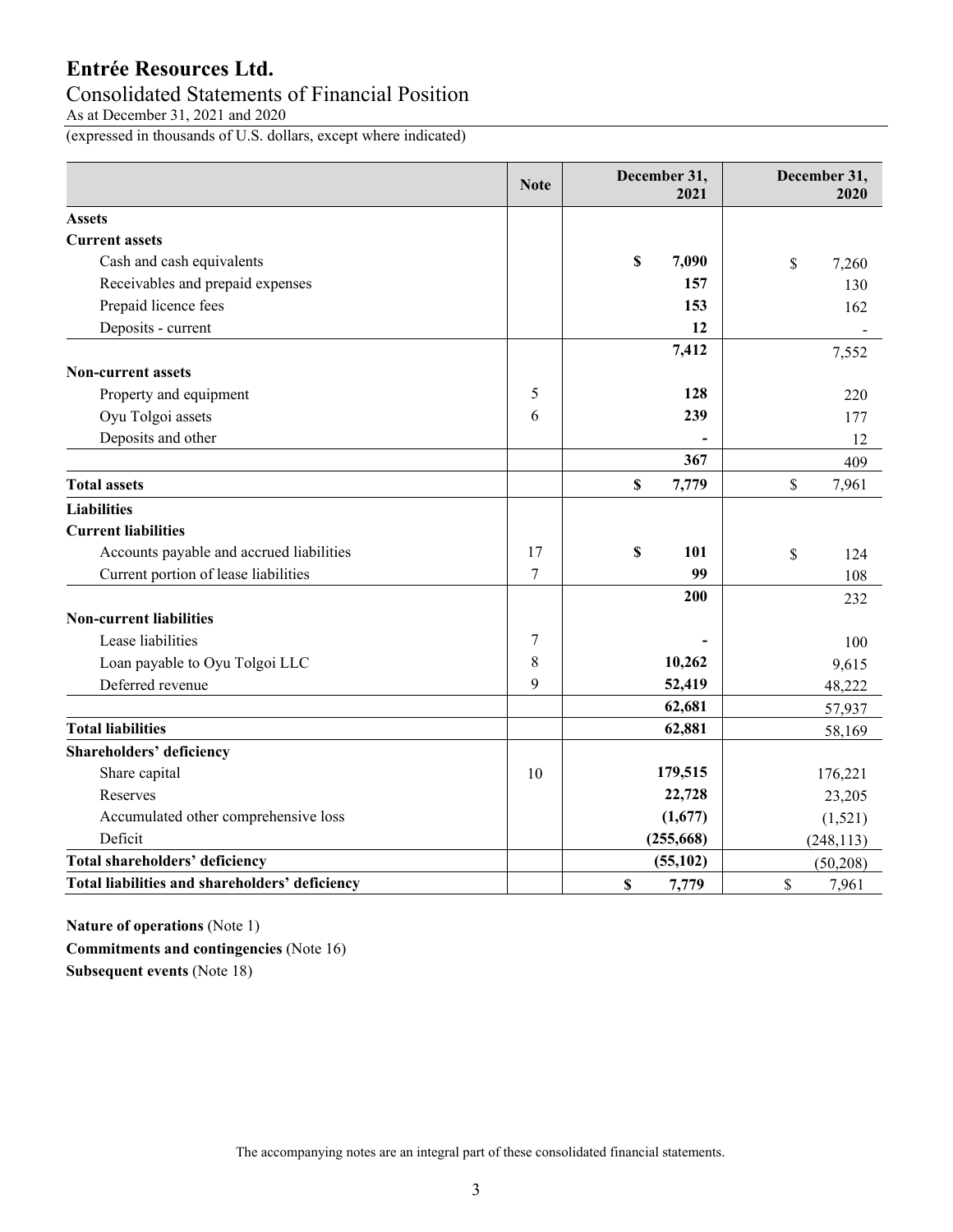# Consolidated Statements of Comprehensive Loss

For the years ended December 31, 2021, 2020 and 2019

(expressed in thousands of U.S. dollars, except where indicated)

|                                                         | <b>Note</b> |             | 2021    | 2020         | 2019         |
|---------------------------------------------------------|-------------|-------------|---------|--------------|--------------|
| <b>Expenses</b>                                         |             |             |         |              |              |
| Project expenditures                                    | 12          | $\mathbf S$ | 502     | \$<br>214    | \$<br>173    |
| General and administrative                              |             |             | 1,605   | 1,430        | 1,490        |
| Share-based compensation                                | 10          |             | 735     | 538          | 340          |
| Depreciation                                            | 5           |             | 118     | 98           | 105          |
| <b>Operating loss</b>                                   |             |             | 2,960   | 2,280        | 2,108        |
| Foreign exchange gain                                   |             |             | (30)    | (193)        | (195)        |
| Interest income                                         |             |             | (25)    | (80)         | (137)        |
| Interest expense                                        | $8\,$       |             | 365     | 338          | 319          |
| Loss from equity investee                               | 6           |             | 235     | 186          | 273          |
| Finance costs                                           |             |             | 15      | 19           | 29           |
| Deferred revenue finance costs                          | 9           |             | 4,035   | 3,450        | 3,250        |
| Gain on sale of investments                             |             |             |         |              | (123)        |
| Loss for the year                                       |             |             | 7,555   | 6,000        | 5,524        |
| Other comprehensive loss                                |             |             |         |              |              |
| Foreign currency translation                            |             |             | 156     | 1,114        | 2,095        |
| <b>Total comprehensive loss</b>                         |             | $\mathbf S$ | 7,711   | \$<br>7,114  | \$<br>7,619  |
| Net loss per common share                               |             |             |         |              |              |
| Basic and fully diluted                                 |             | \$          | (0.04)  | \$<br>(0.03) | \$<br>(0.03) |
| Weighted average number of common shares<br>outstanding |             |             |         |              |              |
| Basic and fully diluted (000's)                         |             |             | 188,658 | 178,612      | 174,907      |
| Total common shares issued and outstanding<br>(000's)   | 10          |             | 192,688 | 186,530      | 175,470      |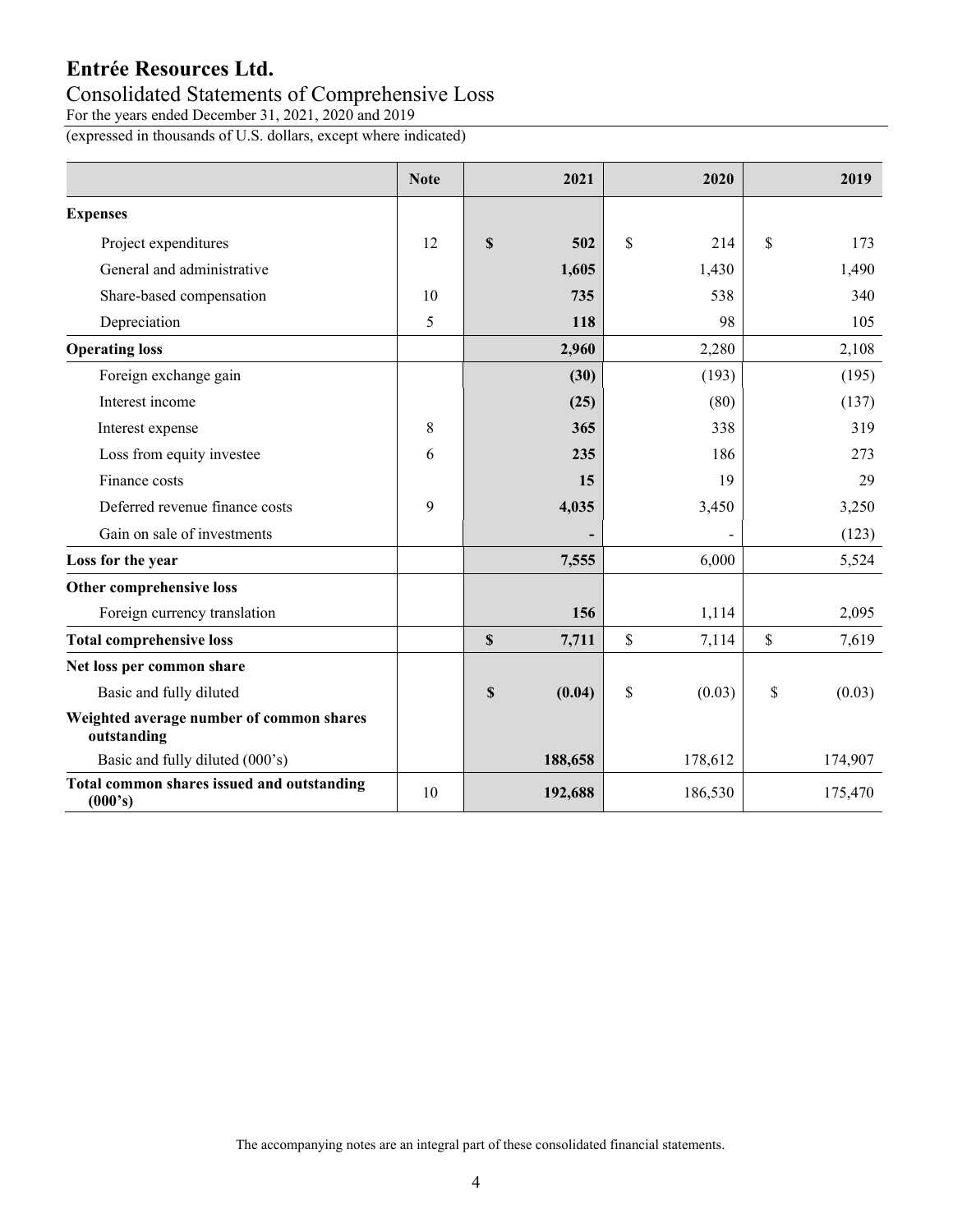# Consolidated Statements of Changes in Shareholders' Deficiency

For the years ended December 31, 2021, 2020, and 2019

(expressed in thousands of U.S. dollars, except where indicated)

|                                              | <b>Note</b> | Number of<br><b>Shares</b><br>(000's) |               | <b>Share</b><br>capital |               | <b>Reserves</b> |          | Accumulated<br>other<br>comprehensive<br>(loss) income |    | <b>Deficit</b> |    | <b>Total</b> |
|----------------------------------------------|-------------|---------------------------------------|---------------|-------------------------|---------------|-----------------|----------|--------------------------------------------------------|----|----------------|----|--------------|
| <b>Balance at December 31, 2020</b>          |             | 186,530                               | <sup>\$</sup> | 176,221                 | <sup>\$</sup> | 23,205          | \$       | (1,521)                                                | S  | (248, 113)     | \$ | (50,208)     |
| Loss and comprehensive loss                  |             | -                                     |               | -                       |               |                 |          | (156)                                                  |    | (7, 555)       |    | (7,711)      |
| Share-based compensation                     | 10          |                                       |               |                         |               | 735             |          | $\overline{\phantom{0}}$                               |    |                |    | 735          |
| Issuance of share capital – share<br>options | 10          | 1,595                                 |               | 539                     |               | (451)           |          | $\overline{\phantom{0}}$                               |    | -              |    | 88           |
| Issuance of share capital – warrants         | 10          | 4,563                                 |               | 2,755                   |               | (761)           |          | $\overline{\phantom{0}}$                               |    | -              |    | 1,994        |
| <b>Balance at December 31, 2021</b>          |             | 192,688                               | \$.           | 179,515                 | <b>S</b>      | 22,728          | <b>S</b> | (1,677)                                                | \$ | (255,668)      | S  | (55, 102)    |

| <b>Balance at December 31, 2019</b>              | 175,470                  | \$<br>173,095 | S | 22,445                   | S | (407)                    | \$<br>(242, 113)         | -S            | (46,980)  |
|--------------------------------------------------|--------------------------|---------------|---|--------------------------|---|--------------------------|--------------------------|---------------|-----------|
| Loss and comprehensive loss                      | $\qquad \qquad$          |               |   | -                        |   | (1,114)                  | (6,000)                  |               | (7, 114)  |
| Share-based compensation                         | $\overline{\phantom{a}}$ |               |   | 538                      |   | $\overline{\phantom{0}}$ |                          |               | 538       |
| Issuance of share capital – private<br>placement | 10,278                   | 2,912         |   | 401                      |   | $\overline{\phantom{0}}$ | $\overline{\phantom{0}}$ |               | 3,313     |
| Issuance of share capital – share<br>options     | 782                      | 299           |   | (179)                    |   |                          | -                        |               | 120       |
| Share issuance costs                             | $\overline{\phantom{a}}$ | (85)          |   | $\overline{\phantom{0}}$ |   |                          | $\overline{\phantom{0}}$ |               | (85)      |
| <b>Balance at December 31, 2020</b>              | 186,530                  | \$<br>176,221 |   | 23,205                   |   | (1,521)                  | \$<br>(248, 113)         | <sup>\$</sup> | (50, 208) |

| <b>Balance at December 31, 2018</b>             | 174,807                  | 172,955 | 22,199<br>S | 1,688                    | (236, 591)<br>S | (39, 749)<br>S |
|-------------------------------------------------|--------------------------|---------|-------------|--------------------------|-----------------|----------------|
| Adjustment on initial application of<br>IFRS 16 | $\overline{\phantom{a}}$ |         | -           |                          |                 |                |
| Loss and comprehensive loss                     |                          |         |             | (2,095)                  | (5,524)         | (7,619)        |
| Share-based compensation                        |                          |         | 340         | $\overline{\phantom{0}}$ |                 | 340            |
| Issuance of share capital – share<br>options    | 663                      | 140     | (94)        |                          |                 | 46             |
| <b>Balance at December 31, 2019</b>             | 175,470                  | 173,095 | 22,445      | (407)<br>S.              | (242, 113)<br>S | (46,980)       |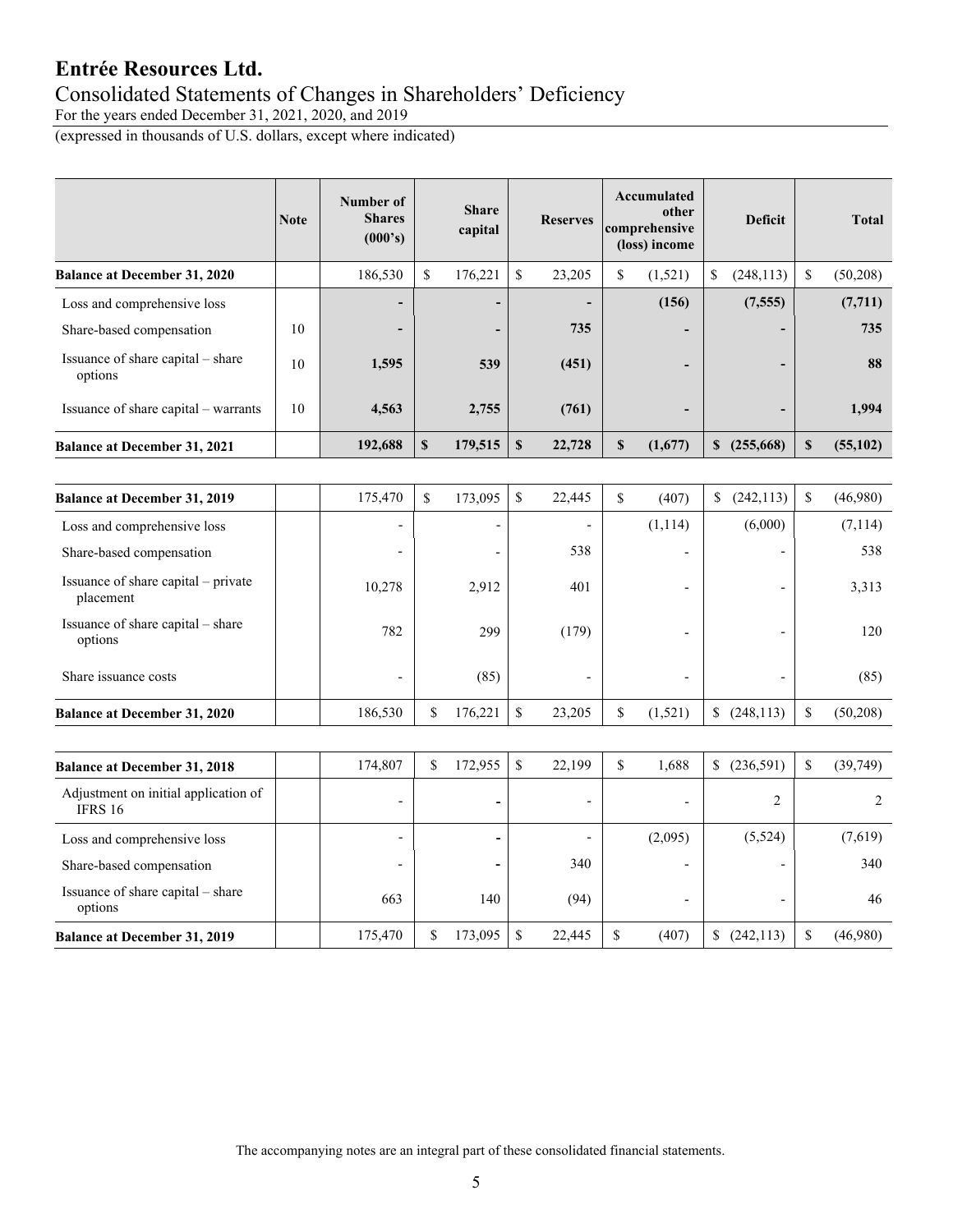# Consolidated Statements of Cash Flows

For the years ended December 31, 2021, 2020 and 2019

(expressed in thousands of U.S. dollars, except where indicated)

|                                                                 | <b>Note</b> | 2021                     | 2020                     | 2019          |
|-----------------------------------------------------------------|-------------|--------------------------|--------------------------|---------------|
| Cash flows used in operating activities                         |             |                          |                          |               |
| Net loss                                                        |             | \$<br>(7, 555)           | \$<br>(6,000)            | \$<br>(5,524) |
| Items not affecting cash:                                       |             |                          |                          |               |
| Depreciation                                                    | 5           | 118                      | 98                       | 105           |
| Share-based compensation                                        | 10          | 735                      | 538                      | 340           |
| Loss from equity investee                                       | 6           | 235                      | 186                      | 273           |
| Interest expense                                                | 8           | 365                      | 335                      | 319           |
| Finance cost, net                                               |             | 6                        | 19                       | 29            |
| Gain on sale of investments                                     |             |                          |                          | (123)         |
| Unrealized foreign exchange gains                               |             | (48)                     | (167)                    | (176)         |
| Deferred revenue finance costs                                  | 9           | 4,035                    | 3,450                    | 3,250         |
| Other                                                           |             | 9                        |                          | 5             |
|                                                                 |             | (2,100)                  | (1, 541)                 | (1,502)       |
| Changes in non-cash operating working capital:                  |             |                          |                          |               |
| Increase in receivables and prepaids                            |             | (27)                     | (8)                      | (54)          |
| (Decrease) increase in accounts payable and accrued liabilities |             | (25)                     | 53                       | (260)         |
|                                                                 |             | (2, 152)                 | (1, 496)                 | (1, 816)      |
| Cash flows (used in) from investing activities                  |             |                          |                          |               |
| Proceeds from sale of investments                               |             | $\overline{\phantom{0}}$ | $\overline{\phantom{0}}$ | 1,035         |
| Purchase of equipment                                           | 5           | (33)                     | ٠                        |               |
|                                                                 |             | (33)                     | $\overline{\phantom{a}}$ | 1,035         |
| Cash flows from (used in) financing activities                  |             |                          |                          |               |
| Repayment of lease liability                                    | 7           | (88)                     | (118)                    | (80)          |
| Proceeds from issuance of common shares - share options         | 10          | 88                       | 120                      | 46            |
| Proceeds from issuance of common shares - warrants              | 10          | 1,994                    |                          |               |
| Proceeds from issuance of common shares - private placement     | 10          |                          | 3,313                    |               |
| Share issuance costs                                            |             |                          | (85)                     |               |
|                                                                 |             | 1,994                    | 3,230                    | (34)          |
| (Decrease) increase in cash and cash equivalents                |             | (191)                    | 1,734                    | (815)         |
| Cash and cash equivalents - beginning of year                   |             | 7,260                    | 5,380                    | 6,154         |
| Effect of exchange rate changes on cash and cash equivalents    |             | 21                       | 146                      | 41            |
| Cash and cash equivalents - end of year                         |             | \$<br>7,090              | \$<br>7,260              | \$<br>5,380   |
| Cash and cash equivalents is represented by:                    |             |                          |                          |               |
| Cash                                                            |             | \$<br>7,051              | \$<br>7,226              | \$<br>5,346   |
| Cash equivalents                                                |             | 39                       | 34                       | 34            |
| Total cash and cash equivalents                                 |             | \$<br>7,090              | \$<br>7,260              | \$<br>5,380   |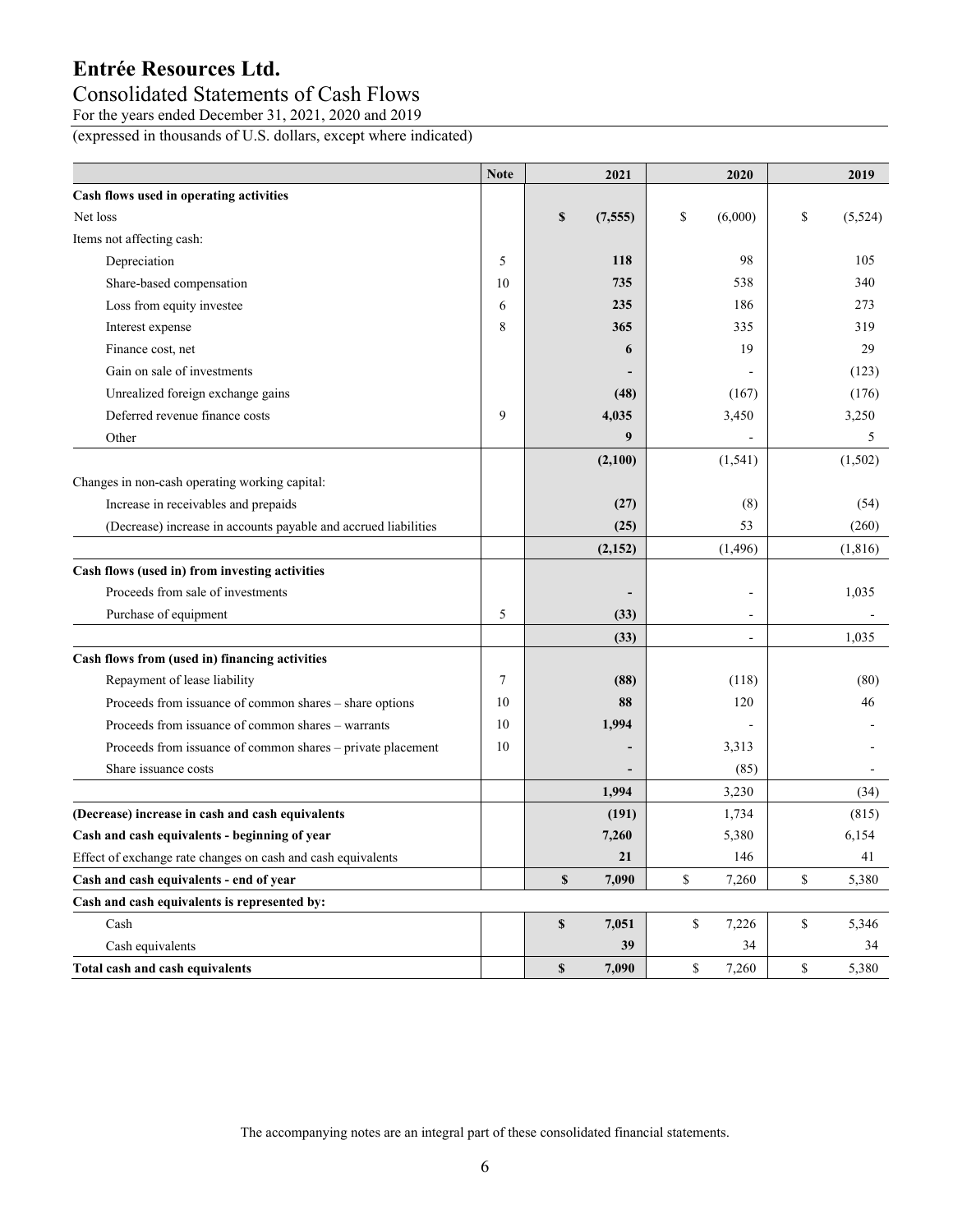(tabular amounts expressed in thousands of U.S. dollars, except per share amounts and where indicated)

### **1 Nature of operations**

Entrée Resources Ltd., together with its subsidiaries (collectively referred to as the "Company" or "Entrée"), is focused on the development and exploration of mineral property interests. The Company is principally focused on its Entrée/Oyu Tolgoi JV Property in Mongolia (Note 6).

The Company has its primary listing in Canada on the Toronto Stock Exchange ("TSX") and its common shares also trade in the United States on the Over-the-Counter OTCQB Venture Market ("OTCQB") under the symbol "ERLFF".

The Company's registered office is at Suite 2900, 550 Burrard Street, Vancouver, BC, V6C 0A3, Canada.

All amounts are expressed in United States dollars, except for certain amounts denoted in Canadian dollars ("C\$").

These consolidated financial statements have been prepared on the basis of accounting principles applicable to a going concern which assumes that the Company will be able to continue for the foreseeable future and will be able to realize its assets and discharge its liabilities in the normal course of business. The Company estimates it has adequate financial resources to satisfy its obligations over the next 12 month period and beyond.

### **2 Basis of presentation**

These consolidated financial statements have been prepared in accordance with International Financial Reporting Standards ("IFRS") as issued by the International Accounting Standards Board ("IASB").

These consolidated financial statements have been prepared on a going concern basis, and in making the assessment that the Company is a going concern, management have taken into account all available information about the future, which is at least, but is not limited to, twelve months from December 31, 2021.

The consolidated financial statements were approved and authorized for issue by the Board of Directors on March 24, 2022.

### **3 Use of estimates and judgements**

The preparation of financial statements in conformity with IFRS requires management to make estimates and assumptions that affect the amounts reported in the financial statements and accompanying notes. Actual results could differ materially from those estimates.

Significant estimates and judgements used in the preparation of these consolidated financial statements include: determination of functional currencies; recoverable amount of property and equipment; title to mineral properties; sharebased compensation; and income taxes. Estimates that have the most significant effect on the amounts recognized in the Company's consolidated financial statements are as follows:

#### **a) Determination of functional currencies**

The determination of the Company's functional currency is a matter of judgment based on an assessment of the specific facts and circumstances relevant to determining the primary economic environment of each individual entity within the group. The Company reconsiders the functional currencies used when there is a change in events and conditions considered in determining the primary economic environment of each entity.

#### **b) Income taxes**

The Company must make significant estimates in respect of the provision for income taxes and the composition of its deferred income tax assets and deferred income tax liabilities. The Company's operations are, in part, subject to foreign tax laws where interpretations, regulations and legislation are complex and continually changing. As a result, there are usually some tax matters in question which may, on resolution in the future, result in adjustments to the amount of current or deferred income tax assets or liabilities, and those adjustments may be material to the Company's statement of financial position and results of operations.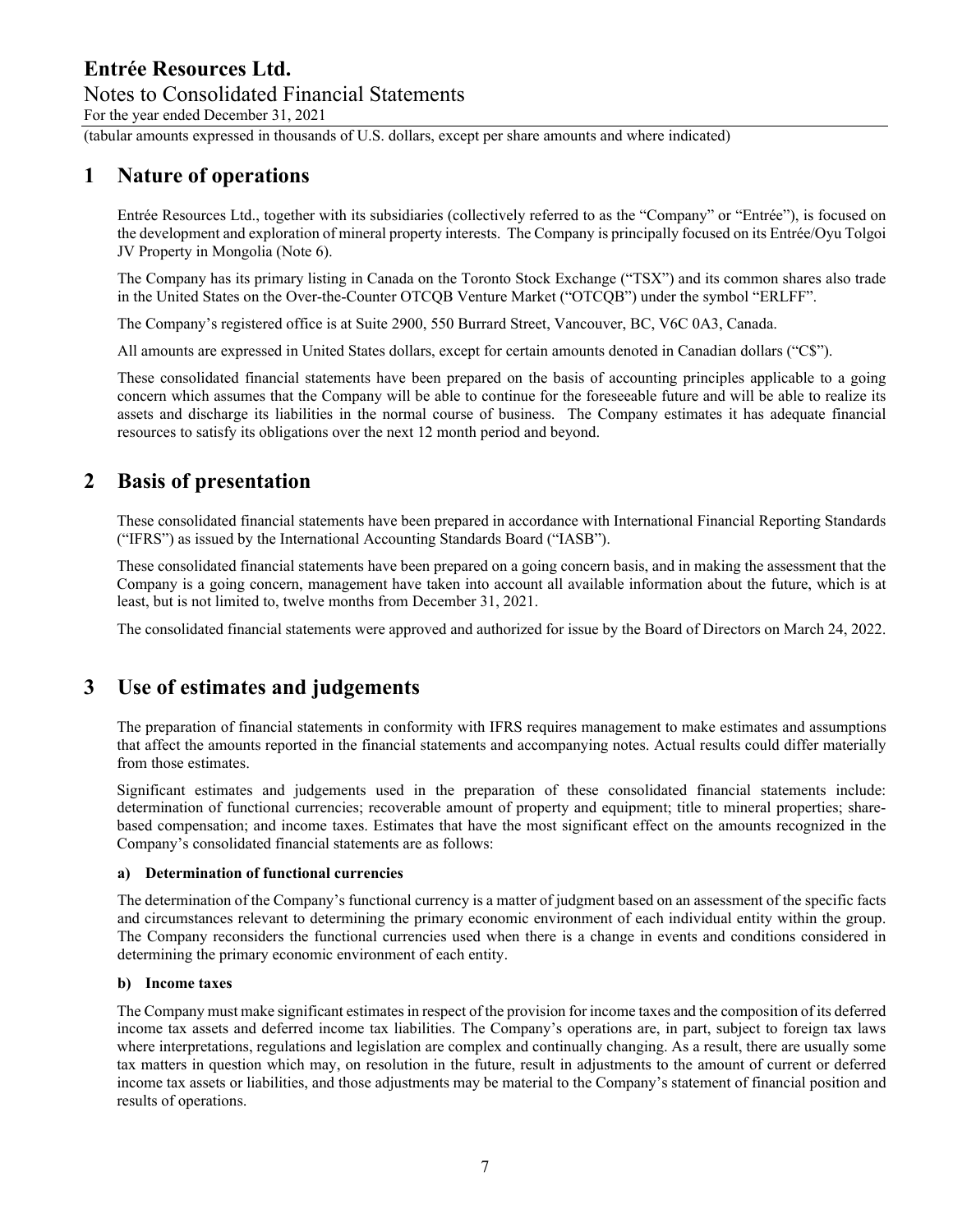(tabular amounts expressed in thousands of U.S. dollars, except per share amounts and where indicated)

The determination of the ability of the Company to utilize tax losses carried forward to offset income taxes payable in the future and to utilize temporary differences which will reverse in the future requires management to exercise judgment and make assumptions about the Company's future performance. Management is required to assess whether the Company is more likely than not to be able to benefit from these tax losses and temporary differences. Changes in the timing of project completion, economic conditions, metal prices and other factors having an impact on future taxable income streams could result in revisions to the estimates of benefits to be realized or the Company's assessments of its ability to utilize tax losses before expiry. These revisions could result in material adjustments to the consolidated financial statements.

#### **c) Share-based compensation**

The Company uses the Black-Scholes option pricing model for the valuation of share-based compensation. Option pricing models require the input of the subjective assumptions including expected price volatility, interest rate and forfeiture rate. Changes in the input assumptions can materially affect the fair value estimate and the Company's net loss and reserves.

#### **d) COVID-19**

In March 2020, the World Health Organization declared coronavirus COVID-19 a global pandemic. This contagious disease outbreak, which has continued to spread, and any related adverse public health developments, has adversely affected workforces, economies, and financial markets globally, potentially leading to an economic downturn. It is not possible for the Company to predict the duration or magnitude of the adverse results of the outbreak and its effects on the Company's business, results of operations and the timing of proposed transactions at this time.

# **4 Significant accounting policies**

The accounting policies set out below have been applied consistently by the Company and all of its wholly owned subsidiaries and to all periods presented in these consolidated financial statements.

#### **a) Basis of consolidation**

These consolidated financial statements include the accounts of the Company and its wholly owned subsidiaries. The Company's significant subsidiaries are Entrée LLC and Entrée Resources LLC.

Wholly owned subsidiaries are entities in which the Company has direct or indirect control, where control is defined as the investor's power over an investee with exposure, or rights, to variable returns from the investee and the ability to affect the investor's returns through its power over the investee. The results of subsidiaries acquired or disposed of during the year are included in the consolidated statements of comprehensive loss from the effective date of acquisition or up to the effective date of disposal, as appropriate. All intercompany transactions and balances have been eliminated on consolidation.

#### **b) Foreign currency translation**

The functional currency of Entrée Resources Ltd. is the Canadian dollar. Accordingly, monetary assets and liabilities denominated in a foreign currency are translated at the exchange rate in effect at the statement of financial position date while non-monetary assets and liabilities denominated in a foreign currency are translated at historical rates. Revenue and expense items denominated in a foreign currency are translated at exchange rates prevailing when such items are recognized in the statement of comprehensive loss. Exchange gains or losses arising on translation of foreign currency items are included in the statement of comprehensive loss. The functional currency of Entrée Resources Ltd.'s significant subsidiaries is the United States dollar. Upon translation into Canadian dollars for consolidation, monetary assets and liabilities are translated at the exchange rate in effect at the statement of financial position date while non-monetary assets and liabilities are translated at historical rates. Revenue and expense items are translated at exchange rates prevailing when such items are recognized in the statement of comprehensive loss. Exchange gains or losses arising on translation of foreign currency items are included in the statement of comprehensive loss.

The Company follows the current rate method of translation with respect to its presentation of these consolidated financial statements in the reporting currency, which is the United States dollar. Accordingly, assets and liabilities are translated into United States dollars at the period-end exchange rates while revenue and expenses are translated at the prevailing exchange rates during the period. Related exchange gains and losses are included in a separate component of shareholders' deficiency as accumulated other comprehensive loss / income.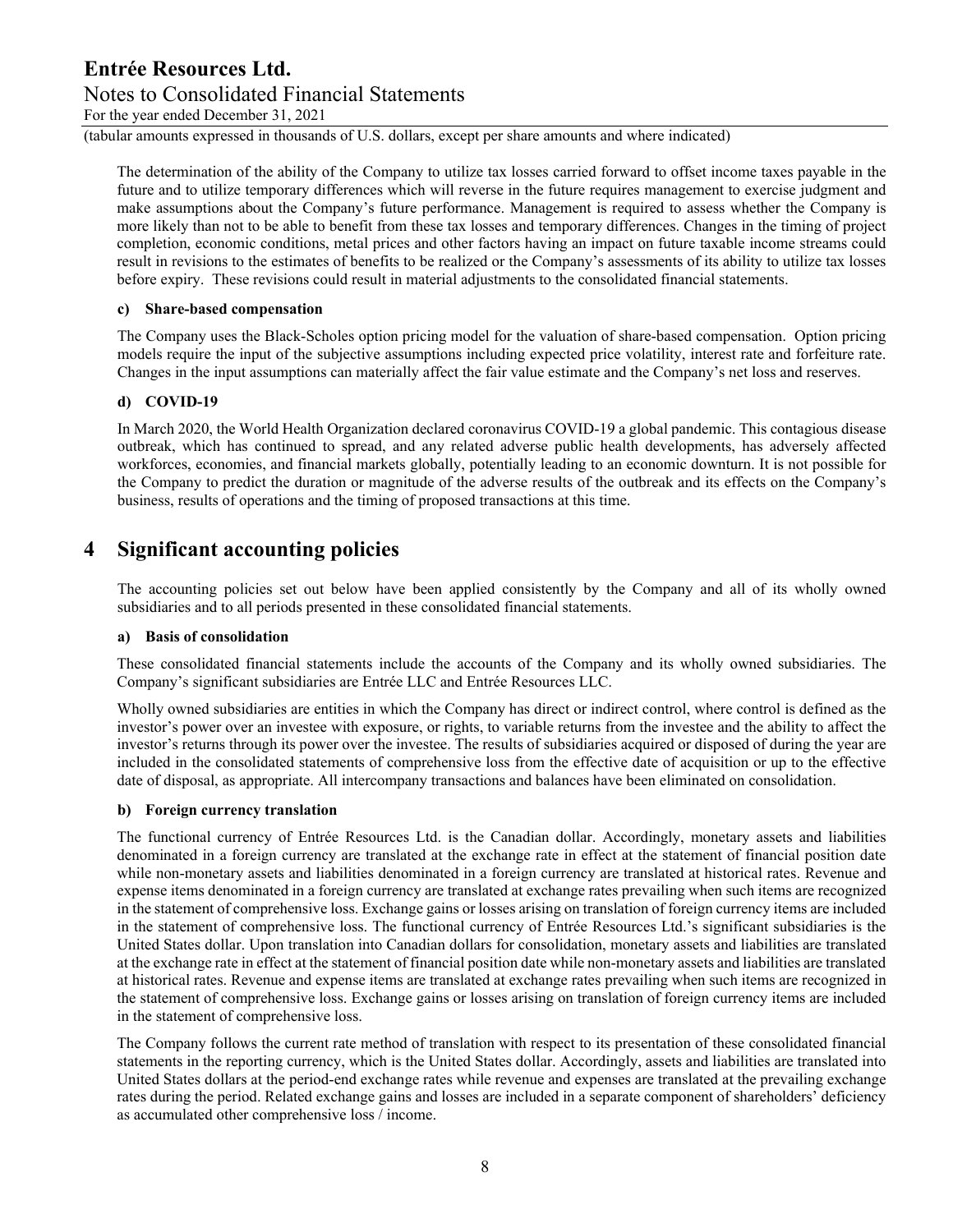(tabular amounts expressed in thousands of U.S. dollars, except per share amounts and where indicated)

#### **c) Financial instruments**

#### *Classification*

The Company classifies its financial instruments in the following categories: at fair value through profit and loss ("FVTPL"), at fair value through other comprehensive income (loss) ("FVTOCI"), or at amortized cost. The Company determines the classification of financial assets at initial recognition. The classification of debt instruments is driven by the Company's business model for managing the financial assets and their contractual cash flow characteristics. Equity instruments that are held for trading are classified as FVTPL. For other equity instruments, on the day of acquisition the Company can make an irrevocable election (on an instrument-by-instrument basis) to designate them as at FVTOCI. Financial liabilities are measured at amortized cost, unless they are required to be measured at FVTPL (such as instruments held for trading or derivatives) or the Company has opted to measure them at FVTPL.

The following table shows the classification of the Company's financial instruments:

| <b>Financial assets / liabilities</b>    | <b>Classification</b> |
|------------------------------------------|-----------------------|
| Cash and cash equivalents                | Amortized cost        |
| Receivables                              | Amortized cost        |
| Deposits                                 | Amortized cost        |
| Accounts payable and accrued liabilities | Amortized cost        |
| Lease liabilities                        | Amortized cost        |
| Loan payable to Oyu Tolgoi LLC           | Amortized cost        |

#### *Measurement*

Financial assets and liabilities at amortized cost

Financial assets and liabilities at amortized cost are initially recognized at fair value plus or minus transaction costs, respectively, and subsequently carried at amortized cost less any impairment.

#### Financial assets and liabilities at FVTPL

Financial assets and liabilities carried at FVTPL are initially recorded at fair value and transaction costs are expensed in the consolidated statements of comprehensive loss / income. Realized and unrealized gains and losses arising from changes in the fair value of the financial assets and liabilities held at FVTPL are included in profit or loss.

#### Financial assets at FVTOCI

Financial assets at FVTOCI are initially recorded at fair value adjusted for transaction costs. Dividends are recognized as income in the consolidated statements of comprehensive loss / income unless the dividend clearly represents a recovery of part of the cost of the investment. Gains or losses recognized on the sale of the equity investment are recognized in other comprehensive loss / income and are never reclassified to profit or loss.

#### *Impairment*

An 'expected credit loss' impairment model applies which requires a loss allowance to be recognized based on expected credit losses. The estimated present value of future cash flows associated with the asset is determined and an impairment loss is recognized for the difference between this amount and the carrying amount as follows: the carrying amount of the asset is reduced to estimated present value of the future cash flows associated with the asset, discounted at the financial asset's original effective interest rate, either directly or through the use of an allowance account and the resulting loss is recognized in profit or loss for the period.

In a subsequent period, if the amount of the impairment loss related to financial assets measured at amortized cost decreases, the previously recognized impairment loss is reversed through profit or loss to the extent that the carrying amount of the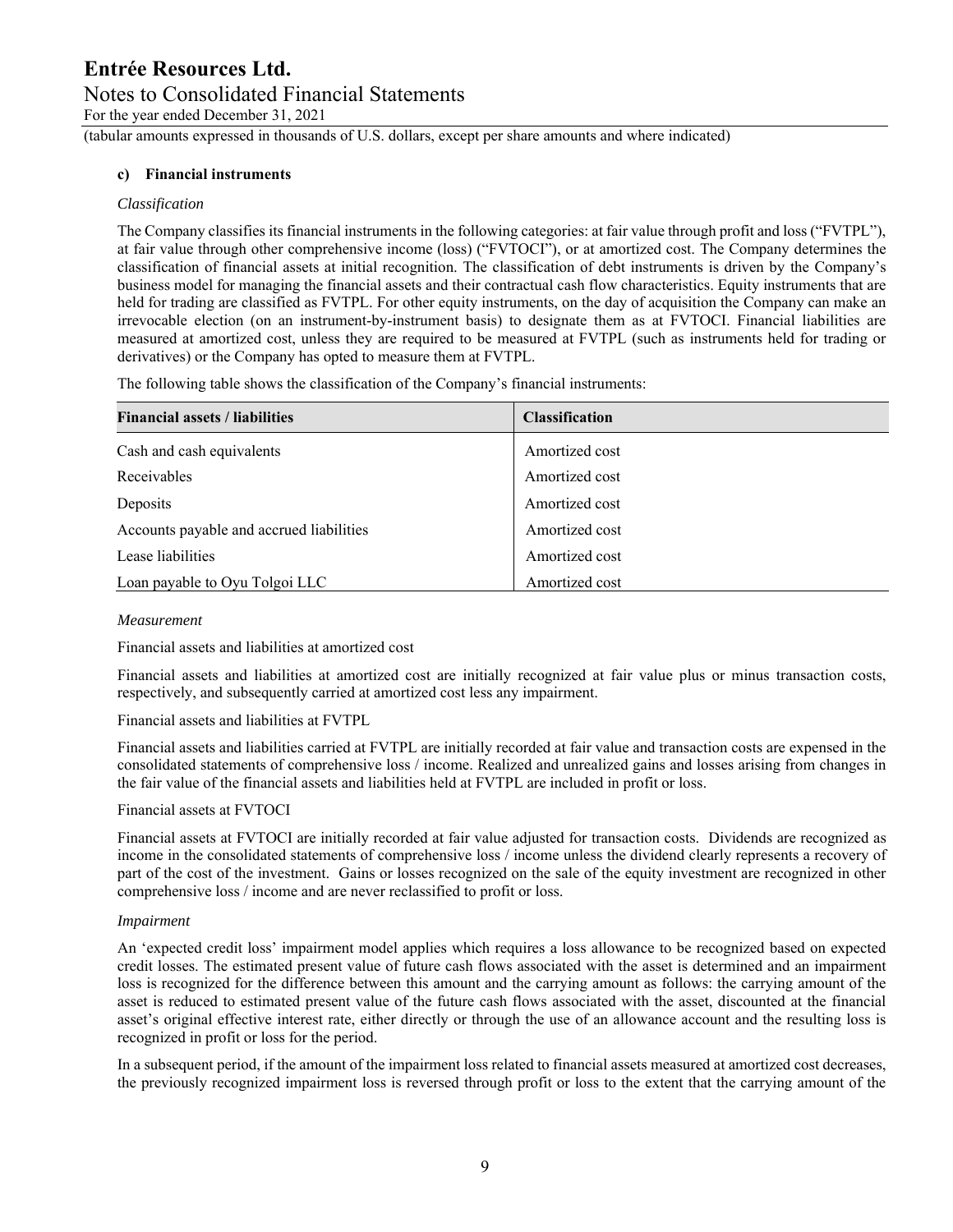(tabular amounts expressed in thousands of U.S. dollars, except per share amounts and where indicated)

investment at the date the impairment is reversed does not exceed what the amortized cost would have been had the impairment not been recognized.

#### *Derecognition*

Financial assets

The Company derecognizes financial assets only when the contractual rights to cash flows from the financial assets expire, or when it transfers the financial assets and substantially all of the associated risks and rewards of ownership to another entity. Gains and losses on derecognition are generally recognized in the consolidated statements of comprehensive loss / income.

#### **d) Cash and cash equivalents**

Cash and cash equivalents include cash in banks, money market funds, and certificates of term deposits with maturities of less than three months from inception, which are readily convertible to known amounts of cash and which, in the opinion of management, are subject to an insignificant risk of loss in value.

#### **e) Exploration and evaluation assets**

All direct costs related to the acquisition of mineral property interest are capitalized in the period incurred.

Exploration and evaluation costs are charged to operations in the period incurred until such time as it has been determined that a mineral property has proven and probable reserves and the property is economically viable, in which case subsequent evaluation costs incurred to develop a mineral property are capitalized.

#### **f) Property, plant and equipment**

#### *Mineral property interests and mine development costs*

All exploration and evaluation expenditures and property maintenance costs incurred for projects outside the boundary of a known mineral deposit containing proven and probable reserves are expensed as incurred to the date of establishing that property costs are economically recoverable.

Development expenditures are those incurred subsequent to the establishment of economic recoverability and after a number of key development and milestones have been achieved. These milestones include obtaining sufficient financial resources, permits, and licenses to develop the mineral property. Development costs are capitalized and included in the carrying amount of the related property.

Mineral property and mine development costs capitalized are amortized using the units-of-production method over the estimated life of the proven and probable reserves.

#### *Plant and equipment*

Items of plant and equipment are recorded at cost less accumulated depletion and amortization. Cost includes all expenditures incurred to bring assets to the location and condition necessary for them to be operated in the manner intended by management, including estimated decommissioning and restoration costs and, where applicable, borrowing costs. If significant parts of an item of plant and equipment have different useful lives, then they are accounted for as separate items (major components) of plant and equipment.

Depreciation is recorded on a declining balance basis at rates ranging from 20% to 30% per annum.

No depletion and amortization is recorded until the asset is substantially complete and available for its intended use.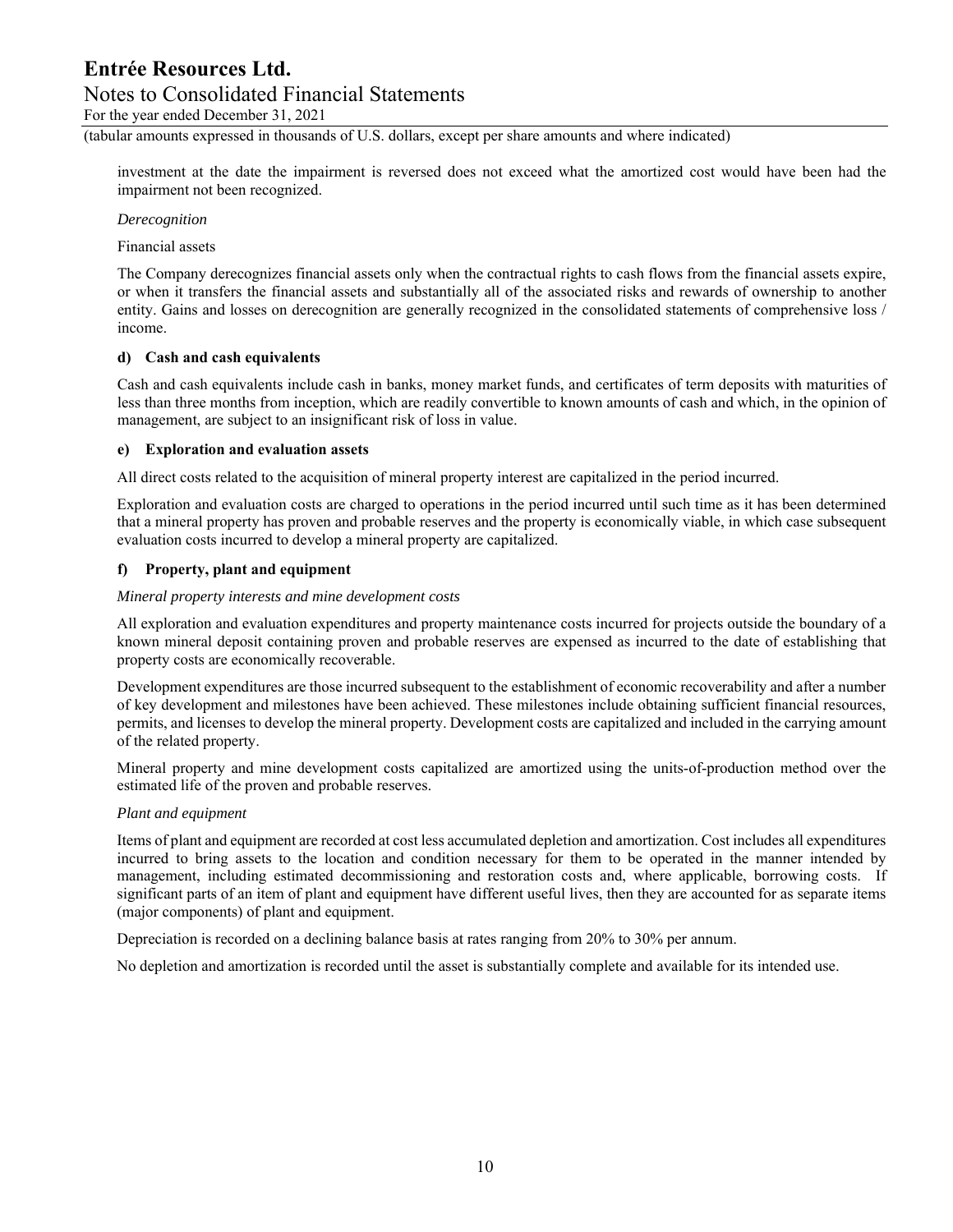(tabular amounts expressed in thousands of U.S. dollars, except per share amounts and where indicated)

#### *Impairment of non-current assets*

The Company reviews the carrying amounts of its non-financial assets every reporting period. If there is any indication that the assets or cash-generating unit ("CGU") may not be fully recoverable, the recoverable amount of the asset or CGU is estimated in order to determine the extent of the impairment loss, if any.

Recoverable amount is the higher of fair value less costs to sell and value in use. In assessing value in use, the estimated future cash flows to be derived from continuing use of the asset or CGU are discounted to their present value using a pre-tax discount rate that reflects current market assessments of the time value of money and the risks specific to the asset. Fair value less cost to sell is the amount obtainable from the sale of an asset or CGU in an arm's length transaction between knowledgeable, willing parties, less the cost of disposal. When a binding sale agreement is not available, fair value less costs to sell is estimated using a discounted cash flow approach with inputs and assumptions consistent with those at market. If the recoverable amount of an asset or CGU is estimated to be less than its carrying amount, the carrying amount of the asset or CGU is reduced to its recoverable amount. An impairment loss is recognized immediately in profit or loss. Where an impairment loss subsequently reverses, the carrying amount of the asset or CGU is increased to the revised estimate of its recoverable amount, such that the increased carrying amount does not exceed the carrying amount that would have been determined had no impairment loss been recognized.

#### **g) Long-term investments**

Long-term investments in companies in which the Company has voting interests of 20% or more or where the Company has the ability to exercise significant influence, are accounted for using the equity method. Under this method, the Company's share of the investees' earnings and losses is included in operations and its investments therein are adjusted by a like amount. Dividends received are credited to the long-term investment accounts.

#### **h) Decommissioning obligations**

The Company recognizes liabilities for statutory, contractual, legal or constructive obligations associated with the retirement of property, plant and equipment, when those obligations result from the acquisition, construction, development or normal operation of the assets. Initially, a provision for a decommissioning obligation is recognized at its net present value in the period in which it is incurred, using a discounted cash flow technique with market-based risk-free discount rates and estimates of the timing and amount of the settlement of the obligation.

Upon initial recognition of the liability, the corresponding decommissioning cost is added to the carrying amount of the related asset. Following initial recognition of the decommissioning obligation, the carrying amount of the liability is increased for the passage of time and adjusted for changes to significant estimates including the current discount rate, the amount or timing of the underlying cash flows needed to settle the obligation and the requirements of the relevant legal and regulatory framework. Subsequent changes in the provisions resulting from new disturbance, updated cost estimates, changes to estimated lives of operations and revisions to discount rates are also capitalized to the related property, plant and equipment. Amounts capitalized to the related property, plant and equipment are depreciated over the lives of the assets to which they relate. The amortization or unwinding of the discount applied in establishing the net present value of provisions is charged to expense and is included within finance costs in the consolidated statement of comprehensive loss / income.

#### **i) Other provisions**

Provisions are recognized when the Company has a present obligation (legal or constructive) as a result of past events, and it is probable that an outflow of resources that can be reliably estimated will be required to settle the obligation. Provisions are measured at the present value of the expenditures expected to be required to settle the obligation.

#### **j) Taxation**

Income tax expense comprises current and deferred tax. Current tax and deferred taxes are recognized in the consolidated statements of comprehensive loss / income except to the extent that they relate to items recognized directly in equity or in other comprehensive loss / income.

Current tax is the expected tax payable or receivable on the taxable income or loss for the year, using tax rates enacted or substantively enacted at the reporting date.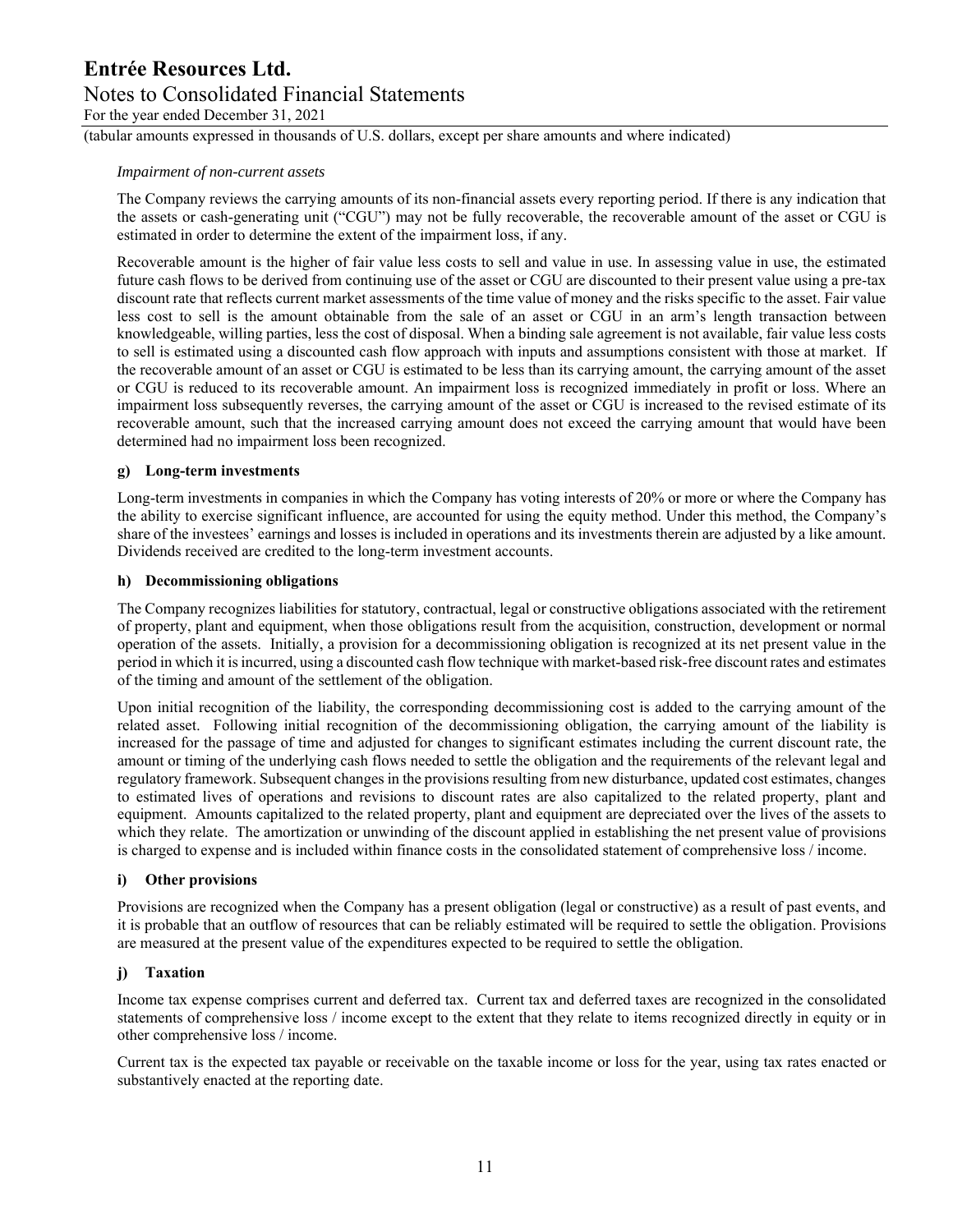(tabular amounts expressed in thousands of U.S. dollars, except per share amounts and where indicated)

Deferred tax is recognized in respect of unused tax losses and credits, as well as temporary differences between the carrying amounts of assets and liabilities for financial reporting purposes and the amounts used for taxation purposes. Deferred tax is measured at the tax rates that are expected to be applied to temporary differences when they reverse, based on enacted or substantively enacted laws at the reporting date.

The Company computes the provision for deferred income taxes under the liability method. A deferred tax asset is recognized for unused tax losses, tax credits and deductible temporary differences, only to the extent that it is probable that future taxable profits will be available against which they can be utilized. Future taxable profits are estimated using an income forecast derived from cash flow projections, based on detailed life-of-mine plans and corporate forecasts. Where applicable, the probability of utilizing tax losses or credits is evaluated by considering risks relevant to future cash flows, and the expiry dates after which these losses or credits can no longer be utilized.

Deferred tax is not recognized for the initial recognition of assets or liabilities in a transaction that is not a business combination and that affects neither accounting nor taxable profit or loss, and differences relating to investments in subsidiaries, associates and joint arrangements to the extent that it is probable that they will not reverse in the foreseeable future.

The Company is subject to assessments by various taxation authorities, who may interpret tax legislation differently from the Company. The final amount of taxes to be paid depends on a number of factors, including the outcomes of audits, appeals or negotiated settlements. Such differences are accounted for based on management's best estimate of the probable outcome of these matters.

The Company must make significant estimates and judgments in respect of its provision for income taxes and the composition and measurement of its deferred income tax assets and liabilities. The Company's operations are, in part, subject to foreign tax laws where interpretations, regulations and legislation are complex and continually changing. As a result, there are usually some tax matters in question that may, upon resolution in the future, result in adjustments to the amount of deferred income tax assets and liabilities; those adjustments may be material.

#### **k) Share-based compensation**

The Company's stock option plan allows the Company's directors, officers, employees, and consultants to acquire shares of the Company. The fair value of options granted is recognized as share-based compensation expense with a corresponding increase in reserves. An individual is classified as an employee when the individual is an employee for legal or tax purposes (direct employee) or provides services similar to those performed by a direct employee. Where options are subject to vesting, each vesting tranche is considered a separate award with its own vesting period and grant date fair value. The fair value of each tranche is measured at the grant date using the Black-Scholes option pricing model, taking into account the terms and conditions upon which the options were granted. Share-based compensation expense is recognized over the tranche's vesting period by a charge to profit or loss. For employees, the compensation expense is amortized on a straight-line basis over the requisite service period which approximates the vesting period. Compensation expense for share options granted to nonemployees is recognized over the contract services period or, if none exists, from the date of grant until the options vest. Compensation associated with unvested options granted to non-employees is re-measured on each statement of financial position date.

At each financial position reporting date, the amount recognized as an expense is adjusted to reflect the actual number of options that are expected to vest. In situations where equity instruments are issued to non-employees and some or all of the goods or services received by the entity as consideration cannot be specifically identified, they are measured at the fair value of the share-based compensation. Otherwise, share-based compensation is measured at the fair value of goods or services received.

#### **l) Deferred share units**

The Company has established a deferred share unit plan under which deferred share units ("DSUs") are granted to directors and officers of the Company as part of long-term incentive compensation. DSUs are classified as equity settled share-based payment transactions as the participants will receive either common shares of the Company or payment of cash, or any combination of the foregoing, as determined by the Company in its sole discretion, following a redemption event. As such, the Company recognizes the expense based on the quoted market price of the Company's common shares at the grant date and a corresponding increase in equity for the eventual redemption when the DSUs are issued.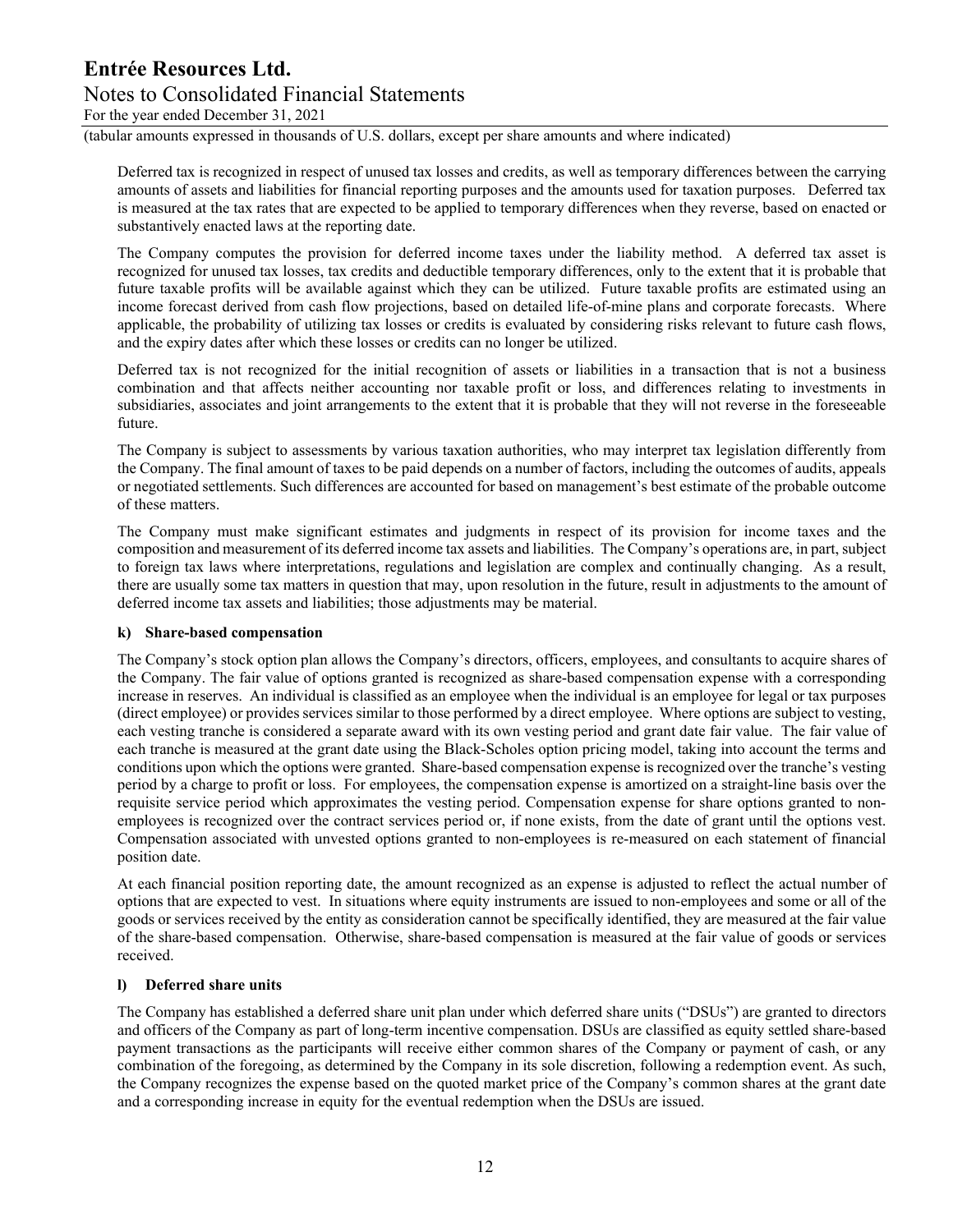(tabular amounts expressed in thousands of U.S. dollars, except per share amounts and where indicated)

#### **m) Loss per share**

Basic loss per share is computed by dividing net loss attributable to common shares by the weighted average number of common shares outstanding during the reporting period. Diluted loss per share is computed similarly to basic loss per share except that the weighted average common shares outstanding are increased to include additional shares for the assumed exercise of share options and share purchase warrants, if dilutive. The number of additional common shares is calculated by assuming that outstanding share options and equity settled instruments were exercised and that the proceeds from such exercises were used to acquire common shares at the average market price during the reporting periods.

#### **n) Related party transactions**

Parties are considered related if one party has the ability, directly or indirectly, to control the other party or exercise significant influence over the other party in making financial and operating decisions. Parties are also considered related if they are subject to common control or significant influence. A transaction is considered a related party transaction when there is a transfer of resources or obligations between related parties.

#### o) **Right-of-use assets and lease liability**

At inception of a contract, the Company assesses whether a contract is, or contains, a lease. A contract is, or contains, a lease if the contract conveys the right to control the use of an identified asset for a period of time in exchange for consideration. The Company assesses whether the contract involves the use of an identified asset, whether the right to obtain substantially all of the economic benefits from use of the asset during the term of the arrangement exists, and if the Company has the right to direct the use of the asset. At inception or on reassessment of a contract that contains a lease component, the Company allocates the consideration in the contract to each lease component on the basis of their relative standalone prices.

As a lessee, the Company recognizes a right-of-use asset and a lease liability at the commencement date of a lease. The rightof-use asset is initially measured at cost, which is comprised of the initial amount of the lease liability adjusted for any lease payments made at or before the commencement date, plus any decommissioning and restoration costs, less any lease incentives received.

The right-of-use asset is subsequently depreciated using the straight line method from the commencement date to the earlier of the end of the lease term, or the end of the useful life of the asset. In addition, the right-of-use asset may be reduced due to impairment losses, if any, and adjusted for certain remeasurements of the lease liability.

A lease liability is initially measured at the present value of the lease payments that are not paid at the commencement date, discounted by the interest rate implicit in the lease, or if that rate cannot be readily determined, the incremental borrowing rate. Lease payments included in the measurement of the lease liability are comprised of:

- fixed payments, including in-substance fixed payments, less any lease incentives receivable;
- variable lease payments that depend on an index or a rate, initially measured using the index or rate as at the commencement date;
- amounts expected to be payable under a residual value guarantee;
- exercise prices of purchase options if the Company is reasonably certain to exercise that option; and
- payments of penalties for terminating the lease, if the lease term reflects the lessee exercising an option to terminate the lease.

The lease liability is measured at amortized cost using the effective interest method. It is remeasured when there is a change in future lease payments arising from a change in an index or rate, or if there is a change in the estimate or assessment of the expected amount payable under a residual value guarantee, purchase, extension or termination option. Variable lease payments not included in the initial measurement of the lease liability are charged directly to profit or loss.

The Company has elected not to recognize right-of-use assets and lease liabilities for short-term leases that have a lease term of 12 months or less and leases of low-value assets. The lease payments associated with these leases are charged directly to profit or loss on a straight-line basis over the lease term.

#### **p) Warrants issued in equity financing transactions**

The Company engages in equity financing transactions to obtain the funds necessary to continue operations and explore and evaluate mineral properties. These equity financing transactions may involve issuance of common shares or units. A unit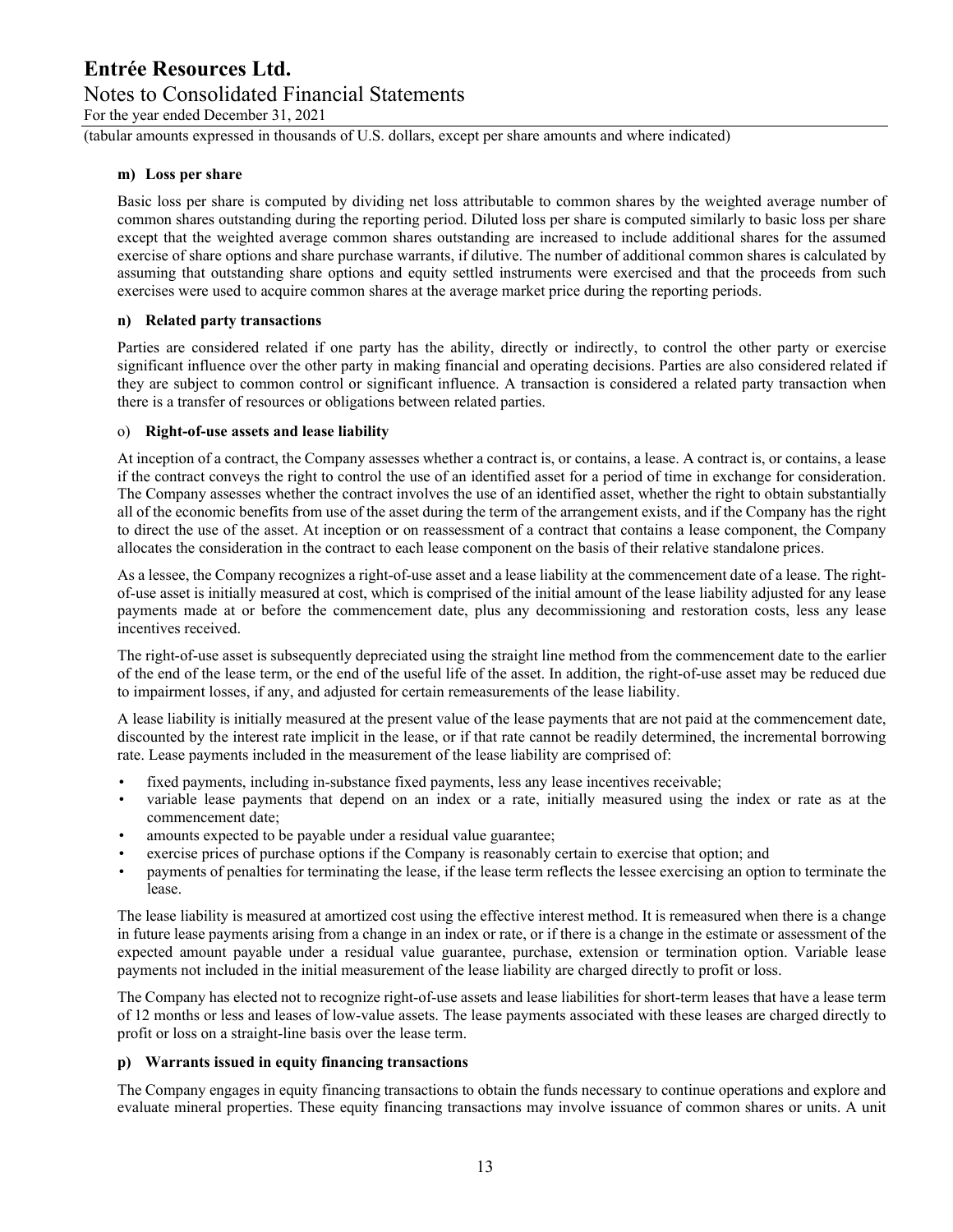(tabular amounts expressed in thousands of U.S. dollars, except per share amounts and where indicated)

comprises a certain number of common shares and a certain number of share purchase warrants. Depending on the terms and conditions of each equity financing agreement, the warrants are exercisable into additional common shares prior to expiry at a price stipulated by the agreement. Warrants that are part of units are valued based on the relative fair value method and included in share capital with the common shares that were concurrently issued. Warrants that are issued as payment for an agency fee or other transactions costs are accounted for as share-based payments.

#### **q) Standards issued or amended but not yet effective**

The Company has not applied the following revised IFRS that has been issued but was not yet effective at December 31, 2021. This accounting standard is not currently expected to have a significant effect on the Company's accounting policies or financial statements.

 IAS 16, Property, Plant and Equipment - Proceeds before Intended Use (effective January 1, 2022). The amendment prohibits deducting from the cost of property, plant and equipment amounts received from selling items produced while preparing the asset for its intended use. Instead, a company will recognize such sale proceeds and related cost in profit or loss.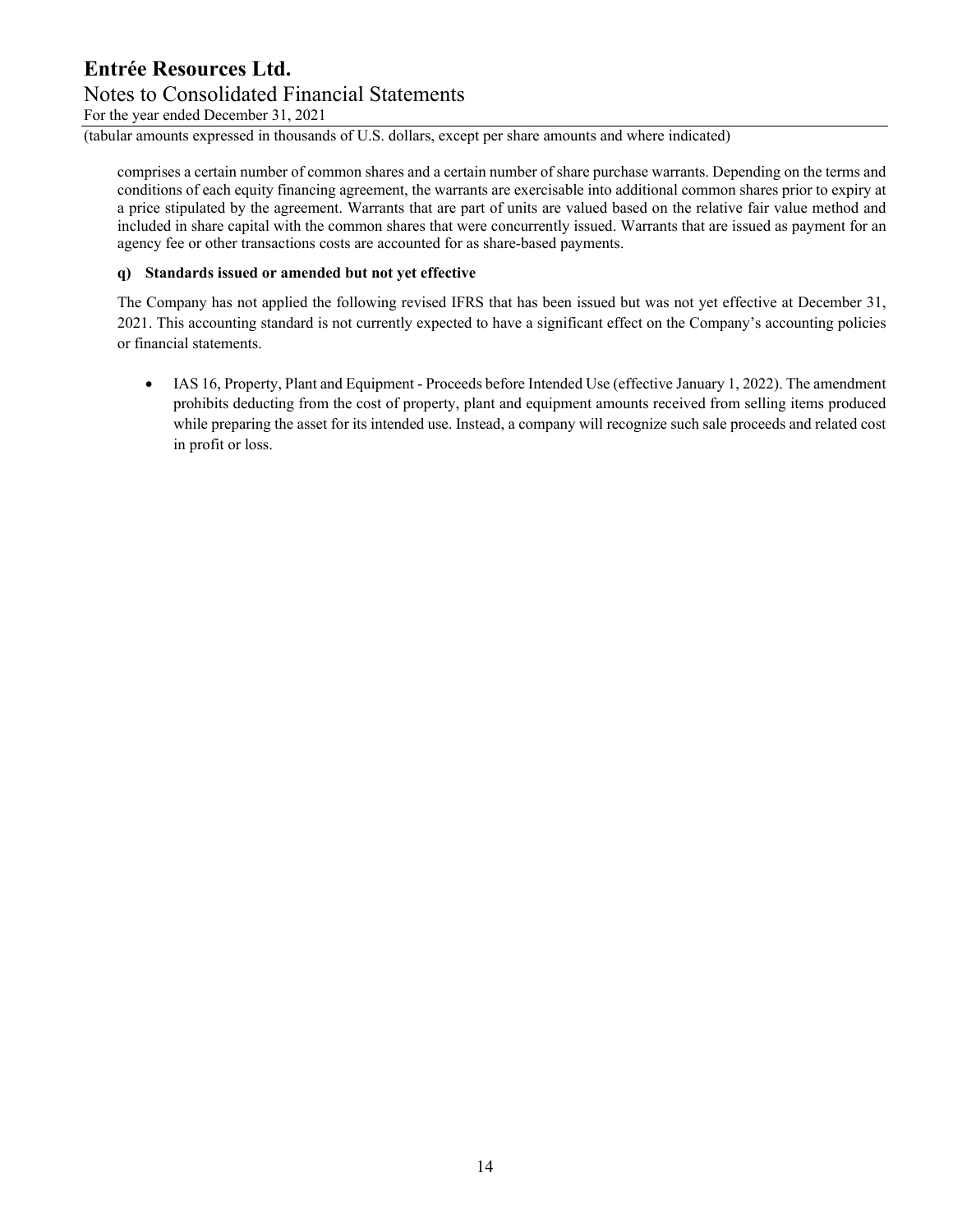Notes to Consolidated Financial Statements

For the year ended December 31, 2021

(tabular amounts expressed in thousands of U.S. dollars, except per share amounts and where indicated)

# **5 Property and equipment**

|                                     |             | <b>Office</b><br>equipment |             | Computer<br>equipment |             | Field<br>equipment           |             | <b>Buildings</b> |                         | <b>Right-of-use</b><br>assets |             | <b>Total</b> |
|-------------------------------------|-------------|----------------------------|-------------|-----------------------|-------------|------------------------------|-------------|------------------|-------------------------|-------------------------------|-------------|--------------|
| Cost                                |             |                            |             |                       |             |                              |             |                  |                         |                               |             |              |
| Balance, January 1, 2019            | \$          | 50                         | \$          | 143                   | \$          | 35                           | \$          | 41               | \$                      | ÷                             | \$          | 269          |
| Additions                           |             |                            |             |                       |             |                              |             |                  |                         | 337                           |             | 337          |
| Disposals                           |             |                            |             | (33)                  |             | (37)                         |             | $\blacksquare$   |                         |                               |             | (70)         |
| Foreign exchange                    |             | 3                          |             | 4                     |             | $\overline{c}$               |             | 3                |                         | 4                             |             | 16           |
| Balance, December 31, 2019          |             | 53                         |             | 114                   |             | $\overline{\phantom{0}}$     |             | 44               |                         | 341                           |             | 552          |
| Foreign exchange                    |             | 1                          |             | 4                     |             |                              |             | 1                |                         | 4                             |             | 10           |
| Balance at December 31, 2020        |             | 54                         |             | 118                   |             |                              |             | 45               |                         | 345                           |             | 562          |
| Additions                           |             |                            |             | 33                    |             |                              |             |                  |                         |                               |             | 33           |
| Disposals                           |             | (3)                        |             | (123)                 |             |                              |             |                  |                         |                               |             | (126)        |
| Foreign exchange                    |             | 1                          |             | $\mathbf{2}$          |             | $\overline{\phantom{a}}$     |             | 1                |                         | $\overline{2}$                |             | 6            |
| <b>Balance at December 31, 2021</b> | \$          | 52                         | $\mathbf S$ | 30                    | \$          | $\blacksquare$               | $\mathbf S$ | 46               | $\mathbf S$             | 347                           | $\mathbf S$ | 475          |
| <b>Accumulated depreciation</b>     |             |                            |             |                       |             |                              |             |                  |                         |                               |             |              |
| Balance, January 1, 2019            | \$          | (15)                       | \$          | (125)                 | \$          | (31)                         | \$          | (11)             | \$                      |                               | \$          | (182)        |
| Depreciation                        |             | (7)                        |             | (2)                   |             |                              |             | (6)              |                         | (90)                          |             | (105)        |
| Disposals                           |             |                            |             | 32                    |             | 33                           |             |                  |                         |                               |             | 65           |
| Foreign exchange                    |             | (1)                        |             | (8)                   |             | (2)                          |             | (1)              |                         | (2)                           |             | (14)         |
| Balance, December 31, 2019          |             | (23)                       |             | (103)                 |             | $\overline{\phantom{0}}$     |             | (18)             |                         | (92)                          |             | (236)        |
| Depreciation                        |             | (6)                        |             | (4)                   |             |                              |             | (5)              |                         | (83)                          |             | (98)         |
| Foreign exchange                    |             |                            |             | (3)                   |             | $\qquad \qquad \blacksquare$ |             |                  |                         | (5)                           |             | (8)          |
| Balance at December 31, 2020        |             | (29)                       |             | (110)                 |             | -                            |             | (23)             |                         | (180)                         |             | (342)        |
| Disposals                           |             | 3                          |             | 110                   |             |                              |             |                  |                         |                               |             | 113          |
| Depreciation                        |             | (7)                        |             | (6)                   |             |                              |             | (6)              |                         | (99)                          |             | (118)        |
| Foreign exchange                    |             | $\mathbf{1}$               |             | (1)                   |             | -                            |             |                  |                         |                               |             |              |
| <b>Balance at December 31, 2021</b> | $\mathbf S$ | (32)                       | $\mathbf S$ | (7)                   | $\mathbf S$ | $\overline{\phantom{a}}$     | \$          | (29)             | S                       | (279)                         | \$          | (347)        |
| Net book value                      |             |                            |             |                       |             |                              |             |                  |                         |                               |             |              |
| January 1, 2020                     | \$          | 40                         | \$          | 11                    | \$          | $\frac{1}{2}$                | \$          | 26               | \$                      | 249                           | \$          | 316          |
| December 31, 2020                   | \$          | 25                         | \$          | 8                     | \$          | $\overline{\phantom{0}}$     | \$          | 22               | \$                      | 165                           | \$          | 220          |
| December 31, 2021                   | \$          | 20                         | \$          | 23                    | \$          | $\blacksquare$               | \$          | 17               | $\overline{\mathbf{S}}$ | 68                            | \$          | 128          |

# **6 Oyu Tolgoi assets**

#### **Entrée/Oyu Tolgoi JV Property**

The Company has a carried 20% participating joint venture interest in two of the Oyu Tolgoi project deposits, and a carried 20% or 30% participating joint venture interest (depending on the depth of mineralization) in the surrounding land package located in the South Gobi region of Mongolia (the "Entrée/Oyu Tolgoi JV Property"). The Entrée/Oyu Tolgoi JV Property is comprised of the eastern portion of the Shivee Tolgoi mining licence, which hosts the Hugo North Extension copper-gold deposit, and all of the Javhlant mining licence, which hosts the majority of the Heruga copper-gold-molybdenum deposit.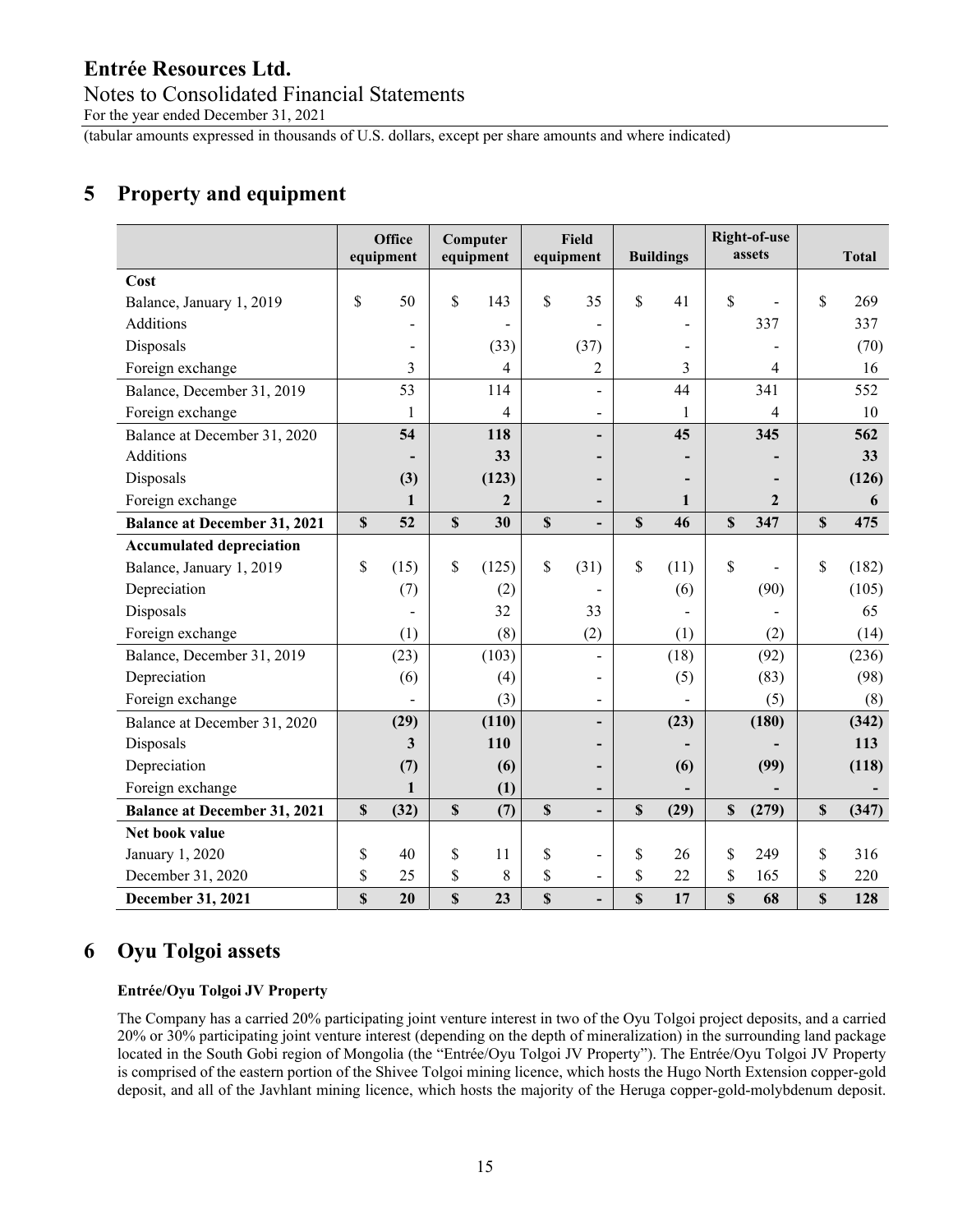# **Entrée Resources Ltd.**  Notes to Consolidated Financial Statements

For the year ended December 31, 2021

(tabular amounts expressed in thousands of U.S. dollars, except per share amounts and where indicated)

The Shivee Tolgoi and Javhlant mining licences were granted by the Mineral Resources and Petroleum Authority of Mongolia in October 2009. Title to the two licences is held by the Company.

In October 2004, the Company entered into an arm's-length Equity Participation and Earn-In Agreement (the "Earn-In Agreement") with Turquoise Hill Resources Ltd. ("Turquoise Hill"). Under the Earn-In Agreement, Turquoise Hill agreed to purchase equity securities of the Company and was granted the right to earn an interest in what is now the Entrée/Oyu Tolgoi JV Property. Most of Turquoise Hill's rights and obligations under the Earn-In Agreement were subsequently assigned by Turquoise Hill to what was then its wholly-owned subsidiary, Oyu Tolgoi LLC ("OTLLC"). The Government of Mongolia subsequently acquired a 34% interest in OTLLC from Turquoise Hill.

On June 30, 2008, OTLLC gave notice that it had completed its earn-in obligations by expending a total of \$35 million on exploration of the Entrée/Oyu Tolgoi JV Property. OTLLC earned an 80% interest in all minerals extracted below a subsurface depth of 560 metres from the Entrée/Oyu Tolgoi JV Property and a 70% interest in all minerals extracted from surface to a depth of 560 metres from the Entrée/Oyu Tolgoi JV Property. In accordance with the Earn-In Agreement, the Company and OTLLC formed a joint venture (the "Entrée/Oyu Tolgoi JV") on terms annexed to the Earn-In Agreement (the "JVA").

The portion of the Shivee Tolgoi mining licence outside of the Entrée/Oyu Tolgoi JV Property, Shivee West, is 100% owned by the Company, but is subject to a right of first refusal by OTLLC. In October 2015, the Company entered into a License Fees Agreement with OTLLC, pursuant to which the parties agreed to negotiate in good faith to amend the JVA to include Shivee West in the definition of Entrée/Oyu Tolgoi JV Property. The parties also agreed that the annual licence fees for Shivee West would be for the account of each joint venture participant in proportion to their respective interests, with OTLLC contributing the Company's 20% share charging interest at prime plus 2% (Note 8).

The conversion of the original Shivee Tolgoi and Javhlant exploration licences into mining licences was a condition precedent to the Investment Agreement (the "Oyu Tolgoi Investment Agreement") between Turquoise Hill, OTLLC, the Government of Mongolia and Rio Tinto International Holdings Limited. The licences are part of the contract area covered by the Oyu Tolgoi Investment Agreement, although the Company is not a party to the Oyu Tolgoi Investment Agreement. The Shivee Tolgoi and Javhlant mining licences were each issued for a 30 year term and have rights of renewal for two further 20 year terms.

As of December 31, 2021, the Entrée/Oyu Tolgoi JV had expended approximately \$35.7 million (December 31, 2020 - \$34.2 million; December 31, 2019 - \$32.9 million) to advance the Entrée/Oyu Tolgoi JV Property. Under the terms of the Entrée/Oyu Tolgoi JV, OTLLC contributed on behalf of the Company its required participation amount charging interest at prime plus 2% (Note 8).

#### **Investment – Entrée/Oyu Tolgoi JV Property**

For accounting purposes, the Company treats its interest in the Entrée/Oyu Tolgoi JV as a 20% equity investment. Historically, all Company expenditures related to its interest in the Entrée/Oyu Tolgoi JV have been expensed as incurred through the statement of comprehensive loss or recognized as part of the Company's share of the loss of the joint venture.

The Company's share of the loss of the joint venture was \$0.2 million for the year ended December 31, 2021 (December 31, 2020 - \$0.2 million; December 31, 2019 - \$0.3 million). The joint venture has nominal current assets and liabilities, approximately \$0.3 million of non-current assets and approximately \$35.7 million of non-current liabilities. The loss for the joint venture for the year ended December 31, 2021 was approximately \$1.2 million (2020 – approximately \$1.2 million; 2019 – approximately \$1.4 million).

The Entrée/Oyu Tolgoi JV investment carrying value at December 31, 2021 was \$0.2 million (December 31, 2020 - \$0.2 million) and was recorded in Oyu Tolgoi assets in the statement of financial position.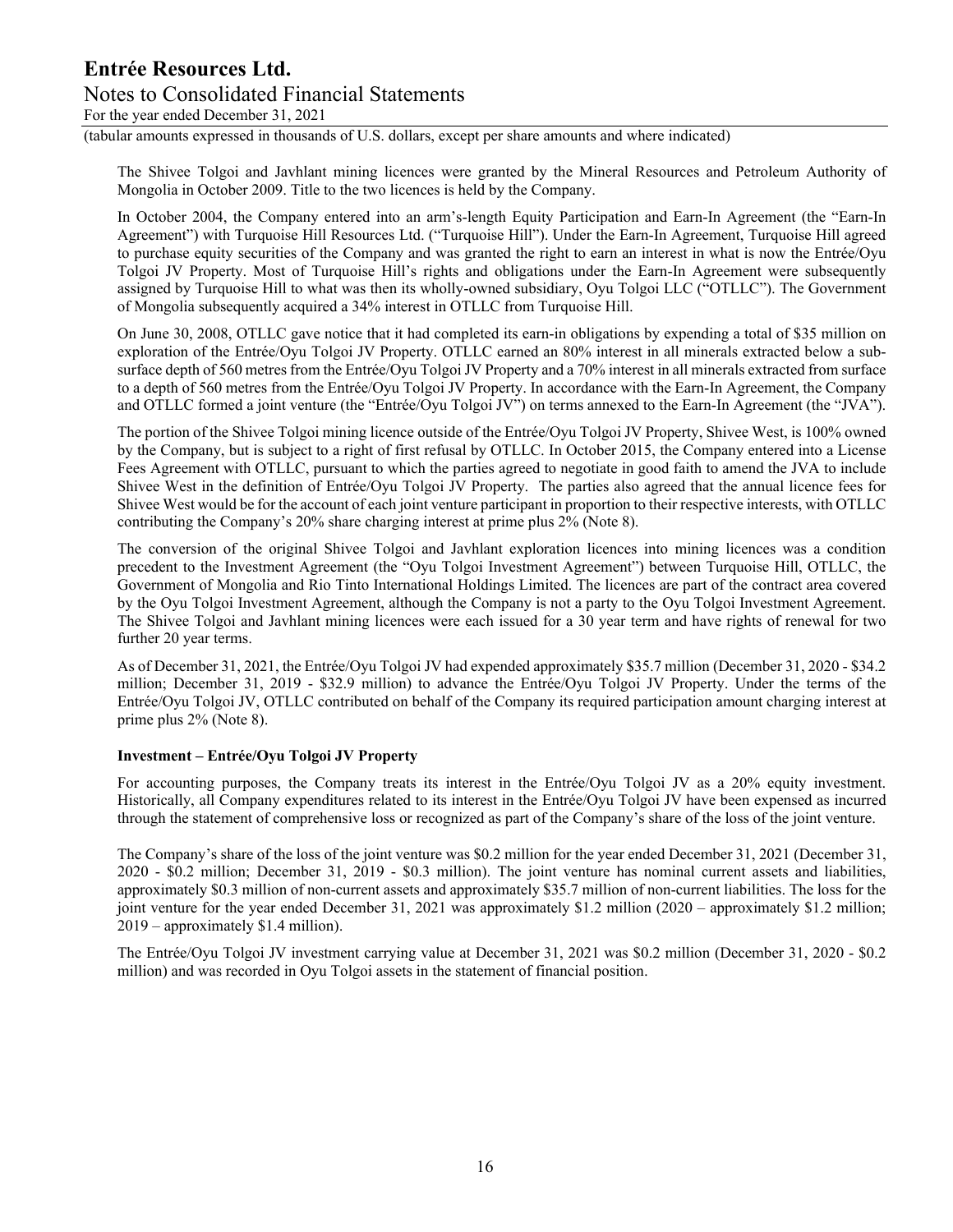(tabular amounts expressed in thousands of U.S. dollars, except per share amounts and where indicated)

## **7 Leases**

#### **Lease liability**

|                       | <b>December 31, 2021</b> | <b>December 31, 2020</b> |                 |  |  |
|-----------------------|--------------------------|--------------------------|-----------------|--|--|
| Lease liability       | 99                       |                          | 208             |  |  |
| Less: current portion | (99)                     |                          | $^{\prime}108)$ |  |  |
| Long-term portion     | -                        |                          | 100             |  |  |

#### **Undiscounted lease payments**

|                    | <b>December 31, 2021</b> | <b>December 31, 2020</b> |                    |  |  |
|--------------------|--------------------------|--------------------------|--------------------|--|--|
| Less than one year | ሰ7                       |                          | 124                |  |  |
| One to five years  | -                        |                          | $0^{\prime\prime}$ |  |  |
|                    | 07                       |                          | າາ1                |  |  |

Interest expense on the lease liability amounted to \$0.0 million for the year ended December 31, 2021 (2020 - \$0.0 million, 2019 - \$0.0 million). During the year ended December 31, 2021, lease payments made amounted to \$0.2 million (2020 - \$0.2 million).

# **8 Loan payable to Oyu Tolgoi LLC**

Under the terms of the Entrée/Oyu Tolgoi JV (Note 6), Entrée has elected to have OTLLC contribute funds to approved joint venture programs and budgets on the Company's behalf. Interest on each loan advance shall accrue at an annual rate equal to OTLLC's actual cost of capital or the prime rate of the Royal Bank of Canada, plus two percent (2%) per annum, whichever is less, as at the date of the advance. The loan is non-recourse and will be repayable by the Company monthly from ninety percent (90%) of the Company's share of available cash flow from the Entrée/Oyu Tolgoi JV. In the absence of available cash flow, the loan will not be repayable. The loan is not expected to be repaid within one year.

During the year ended December 31, 2021, the Company recorded interest expense of \$0.4 million in connection with the loan (2020 - \$0.3 million, 2019 - \$0.3 million).

## **9 Deferred revenue**

In February 2013, the Company entered into an equity participation and funding agreement (the "2013 Agreement") with Sandstorm Gold Ltd. ("Sandstorm") whereby Sandstorm provided an upfront deposit (the "Deposit") of \$40.0 million. The Company will use future payments that it receives from its mineral property interests to purchase and deliver metal credits to Sandstorm, in amounts that are indexed to the Company's share of gold, silver and copper production from the current Entrée/Oyu Tolgoi JV Property. Upon the delivery of metal credits, Sandstorm will also make the cash payment outlined below. In addition, the 2013 Agreement provided for a partial refund of the Deposit and a pro rata reduction in the number of metal credits deliverable to Sandstorm in the event of a partial expropriation of Entrée's economic interest, contractually or otherwise, in the current Entrée/Oyu Tolgoi JV Property.

On February 23, 2016, the Company and Sandstorm entered into an Agreement to Amend, whereby the Company refunded 17% of the Deposit (\$6.8 million) (the "Refund") in cash and shares thereby reducing the Deposit to \$33.2 million for a 17% reduction in the metal credits that the Company is required to deliver to Sandstorm. At closing on March 1, 2016, the parties entered into an Amended and Restated Equity Participation and Funding Agreement (the "Amended Sandstorm Agreement"). Under the terms of the Amended Sandstorm Agreement, the Company will purchase and deliver gold, silver and copper credits equivalent to: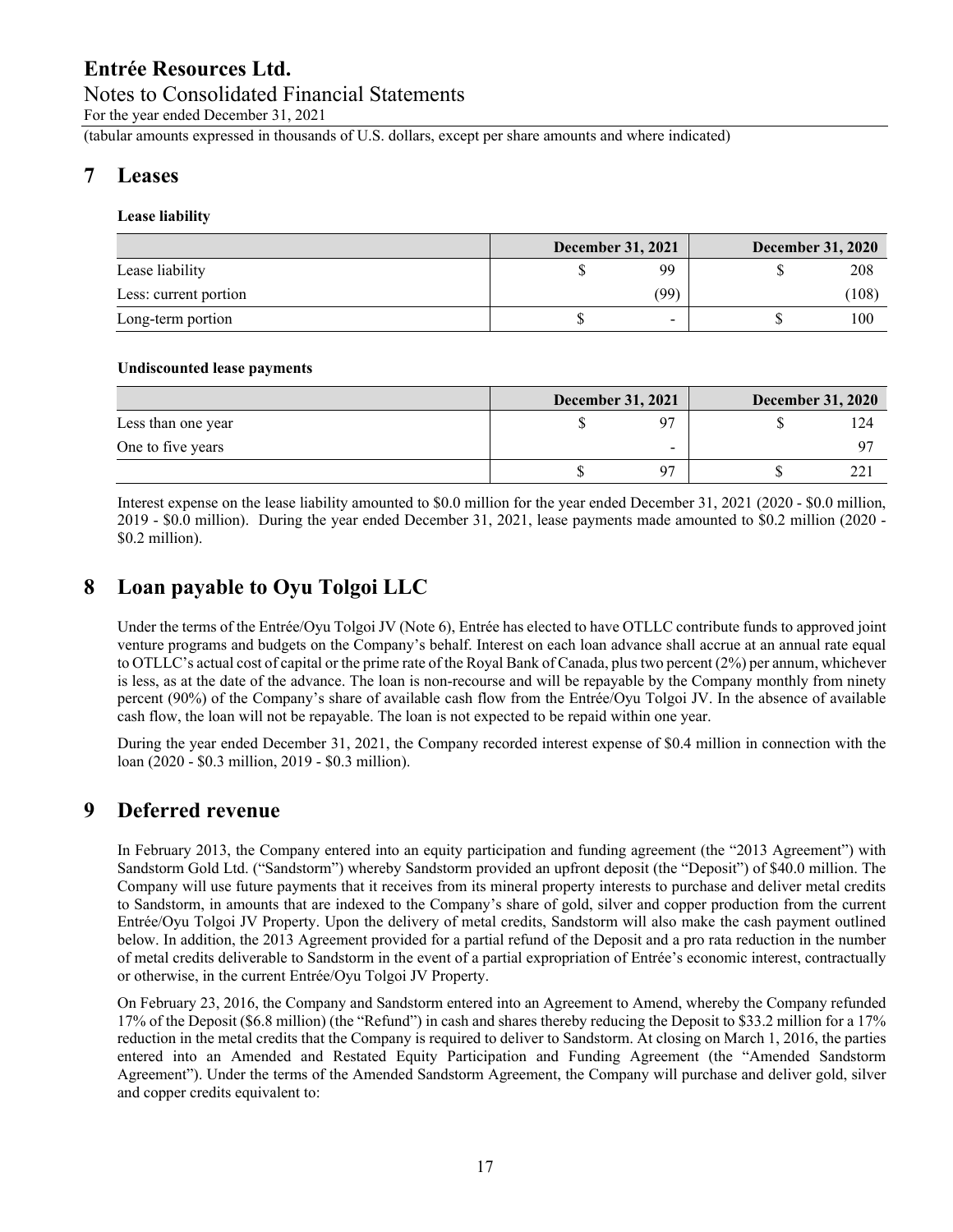(tabular amounts expressed in thousands of U.S. dollars, except per share amounts and where indicated)

- 28.1% of Entrée's share of gold and silver, and 2.1% of Entrée's share of copper, produced from the Shivee Tolgoi mining licence (excluding Shivee West); and
- 21.3% of Entrée's share of gold and silver, and 2.1% of Entrée's share of copper, produced from the Javhlant mining licence.

Upon the delivery of metal credits, Sandstorm will make a cash payment to the Company equal to the lesser of the prevailing market price and \$220 per ounce of gold, \$5 per ounce of silver and \$0.50 per pound of copper (subject to inflation adjustments). After approximately 8.6 million ounces of gold, 40.3 million ounces of silver and 9.1 billion pounds of copper have been produced from the entire current Entrée/Oyu Tolgoi JV Property the cash payment will be increased to the lesser of the prevailing market price and \$500 per ounce of gold, \$10 per ounce of silver and \$1.10 per pound of copper (subject to inflation adjustments). To the extent that the prevailing market price is greater than the amount of the cash payment, the difference between the two will be credited against the Deposit (the net amount of the Deposit being the "Unearned Balance").

This arrangement does not require the delivery of actual metal, and the Company may use revenue from any of its assets to purchase the requisite amount of metal credits.

Under the Amended Sandstorm Agreement, Sandstorm has a right of first refusal, subject to certain exceptions, on future production-based funding agreements. The Amended Sandstorm Agreement also contains other customary terms and conditions, including representations, warranties, covenants and events of default. The initial term of the Amended Sandstorm Agreement is 50 years, subject to successive 10-year extensions at the discretion of Sandstorm.

In addition, the Amended Sandstorm Agreement provides that the Company will not be required to make any further refund of the Deposit if Entrée's economic interest is reduced by up to and including 17%. If there is a reduction of greater than 17% up to and including 34%, the Amended Sandstorm Agreement provides the Company with the ability to refund a corresponding portion of the Deposit in cash or common shares of the Company or any combination of the two at the Company's election, in which case there would be a further corresponding reduction in deliverable metal credits. If the Company elects to refund Sandstorm with common shares of the Company, the value of each common share shall be equal to the volume weighted average price for the five  $(5)$  trading days immediately preceding the  $90<sup>th</sup>$  day after the reduction in Entrée's economic interest. In no case will Sandstorm become a "control person" under the Amended Sandstorm Agreement. In the event an issuance of shares would cause Sandstorm to become a "control person", the maximum number of shares will be issued, and with respect to the value of the remaining shares, 50% will not be refunded (and there will not be a corresponding reduction in deliverable metal credits) and the remaining 50% will be refunded by the issuance of shares in tranches over time, such that the number of shares that Sandstorm holds does not reach or exceed 20%. All shares will be priced in the context of the market at the time they are issued.

In the event of a full expropriation, the remainder of the Unearned Balance after the foregoing refunds must be returned in cash.

For accounting purposes, the Deposit is accounted for as deferred revenue on the statement of financial position and the original Deposit was recorded at the historical amount of C\$40.0 million. As a result of the Amended Sandstorm Agreement, the deferred revenue amount was adjusted to reflect the \$6.8 million Refund which was recorded at the foreign exchange amount at the date of the Refund resulting in a net balance of C\$30.9 million. This amount is subject to foreign currency fluctuations upon conversion to U.S. dollars at each reporting period.

The \$6.8 million Refund was paid with \$5.5 million in cash and the issuance of \$1.3 million of common shares of the Company. On March 1, 2016, the Company issued 5,128,604 common shares to Sandstorm at a price of C\$0.3496 per common share pursuant to the Agreement to Amend.

The Deposit contains a significant financing component and, as such, the Company recognizes a financing charge at each reporting period and grosses up the deferred revenue balance to recognize the significant financing element that is part of this contract at a discount rate of 8%. For the year ended December 31, 2021, the deferred revenue balance totaled \$4.0 million (2020 - \$3.5 million, 2019 - \$3.3 million).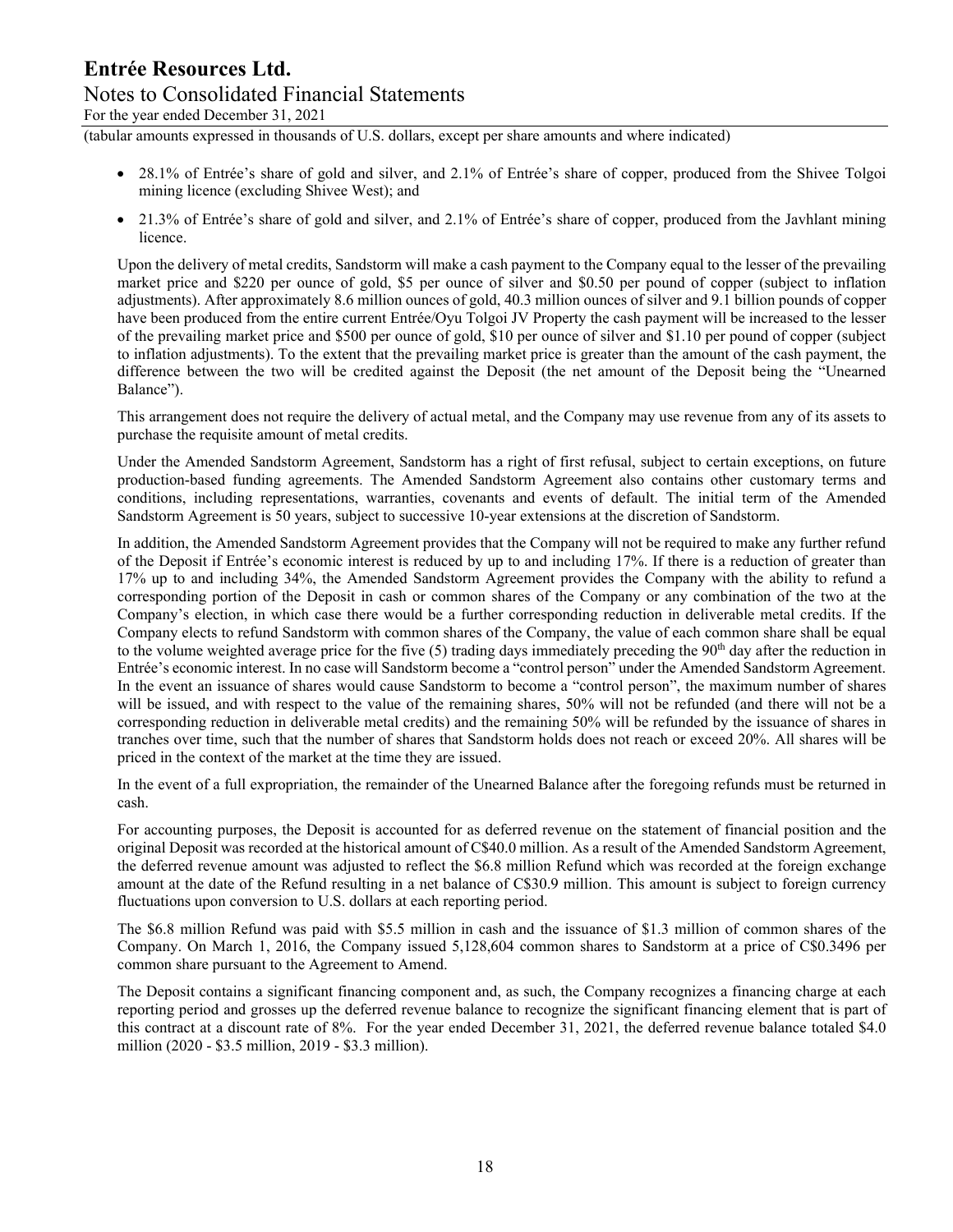(tabular amounts expressed in thousands of U.S. dollars, except per share amounts and where indicated)

# **10 Share capital**

#### a) **Common shares**

The Company's authorized share capital consists of unlimited common shares without par value. At December 31, 2021, the Company had 192,687,906 (December 31, 2020 – 186,530,002) shares issued and outstanding.

#### b) **Net loss per common share**

Net loss per common share is computed by dividing net loss attributable to common shares by the weighted average number of common shares outstanding during the reporting period. All share options and equity settled instruments outstanding at each period end have been excluded from the weighted average common share calculation as they are anti-dilutive.

#### c) **Private placement**

On September 14, 2020, the Company closed a non-brokered private placement issuing 10,278,000 units at a price of C\$0.43 per unit for aggregate gross proceeds of C\$4.4 million. Each unit consisted of one common share of the Company and onehalf of one transferable common share purchase warrant (a "Warrant""). Each whole Warrant will entitle the holder to acquire one additional common share of the Company at a price of C\$0.60 per share for a period of 3 years. The Company paid a finder's fee of C\$86,000, equal to 5% of aggregate gross subscription proceeds received by the Company from purchasers introduced to the Company by the finder. The Company recognized net proceeds of C\$4.3 million after deducting share issuance costs.

#### d) **Share options**

The Company provides share-based compensation to its directors, officers, employees, and consultants through grants of share options.

The Company has adopted a stock option plan (the "Plan") to grant options to directors, officers, employees and consultants to acquire up to 10% of the issued and outstanding shares of the Company. Options granted can have a term of up to ten years and an exercise price typically not less than the Company's closing share price on the TSX on the last trading day before the date of grant. Vesting is determined at the discretion of the Board of Directors.

Under the Plan, an option holder may elect to transform an option, in whole or in part and, in lieu of receiving shares to which the terminated option relates (the "Designated Shares"), receive the number of shares, disregarding fractions, which, when multiplied by the weighted average trading price of the shares on the TSX during the five trading days immediately preceding the day of termination (the "Fair Value" per share) of the Designated Shares, has a total dollar value equal to the number of Designated Shares multiplied by the difference between the Fair Value and the exercise price per share of the Designated Shares.

The Company uses historical data to estimate option exercise, forfeiture and employee termination within the valuation model. The risk-free interest rate is based on a treasury instrument whose term is consistent with the expected term of the share options. Since the Company has not paid and does not anticipate paying dividends on its common shares, the expected dividend yield is assumed to be zero. Companies are required to utilize an estimated forfeiture rate when calculating the expense for the reporting period. Based on the best estimate, management applied the estimated forfeiture rate of nil in determining the expense recorded in the accompanying Statements of Comprehensive Loss.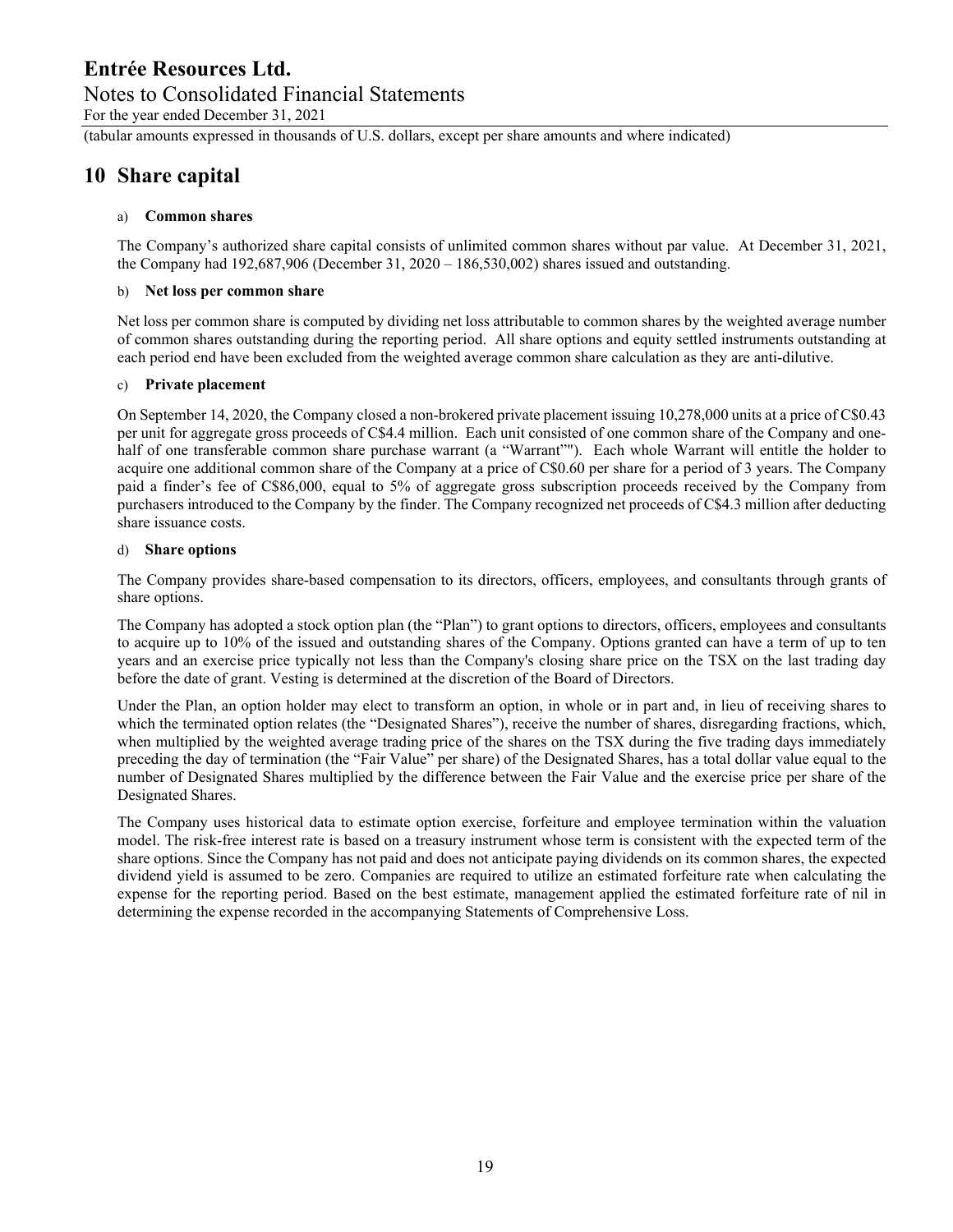### Notes to Consolidated Financial Statements

For the year ended December 31, 2021

(tabular amounts expressed in thousands of U.S. dollars, except per share amounts and where indicated)

Share option transactions are summarized as follows:

|                                 | Number of share options (000's) | Weighted average exercise price<br>C\$ |
|---------------------------------|---------------------------------|----------------------------------------|
| Outstanding – December 31, 2018 | 8,710                           | 0.42                                   |
| Granted                         | 2,290                           | 0.37                                   |
| Exercised                       | (663)                           | 0.20                                   |
| Cancelled                       | (347)                           | 0.22                                   |
| Forfeited/expired               | (45)                            | 0.54                                   |
| Outstanding – December 31, 2019 | 9,945                           | 0.43                                   |
| Granted                         | 1,905                           | 0.51                                   |
| Exercised                       | (782)                           | 0.29                                   |
| Cancelled                       | (358)                           | 0.29                                   |
| Forfeited/expired               | (160)                           | 0.31                                   |
| Outstanding - December 31, 2020 | 10,550                          | 0.46                                   |
| Granted                         | 1,220                           | 0.77                                   |
| Exercised                       | (1,595)                         | 0.36                                   |
| Cancelled                       | (775)                           | 0.36                                   |
| Outstanding – December 31, 2021 | 9,400                           | 0.52                                   |

At December 31, 2021, the following share options were outstanding and exercisable:

| Number of share options $(000 \text{ s})$ | <b>Exercise price per share option</b><br>$\mathbf{C}\mathbf{S}$ | <b>Expiry date</b> |
|-------------------------------------------|------------------------------------------------------------------|--------------------|
| 1,850                                     | $0.52 - 0.62$                                                    | $May - Oct 2022$   |
| 2,225                                     | $0.55 - 0.63$                                                    | $Feb - Dec 2023$   |
| 2,220                                     | 0.365                                                            | Dec 2024           |
| 1,885                                     | 0.51                                                             | Dec 2025           |
| 1,220                                     | 0.77                                                             | Dec 2026           |
| 9,400                                     |                                                                  |                    |

|                                                                | <b>December 31, 2021</b> |
|----------------------------------------------------------------|--------------------------|
| Weighted average exercise price for exercisable options        | <b>C\$0.52</b>           |
| Weighted average share price for options exercised             | <b>CS0.92</b>            |
| Weighted average years to expiry for exercisable share options | $2.73$ years             |

For the year ended December 31, 2021, the total share-based compensation charges relating to 1,219,500 options granted to officers, employees, directors and consultants was \$0.7 million (2020 - \$0.4 million; 2019 - \$0.3 million).

The weighted average fair value at date of grant for the options granted during the year ended December 31, 2021 was  $CS0.37 (2020 - CS0.24; 2019 - CS0.20)$ . The following weighted average assumptions were used for the Black-Scholes valuation of share options granted: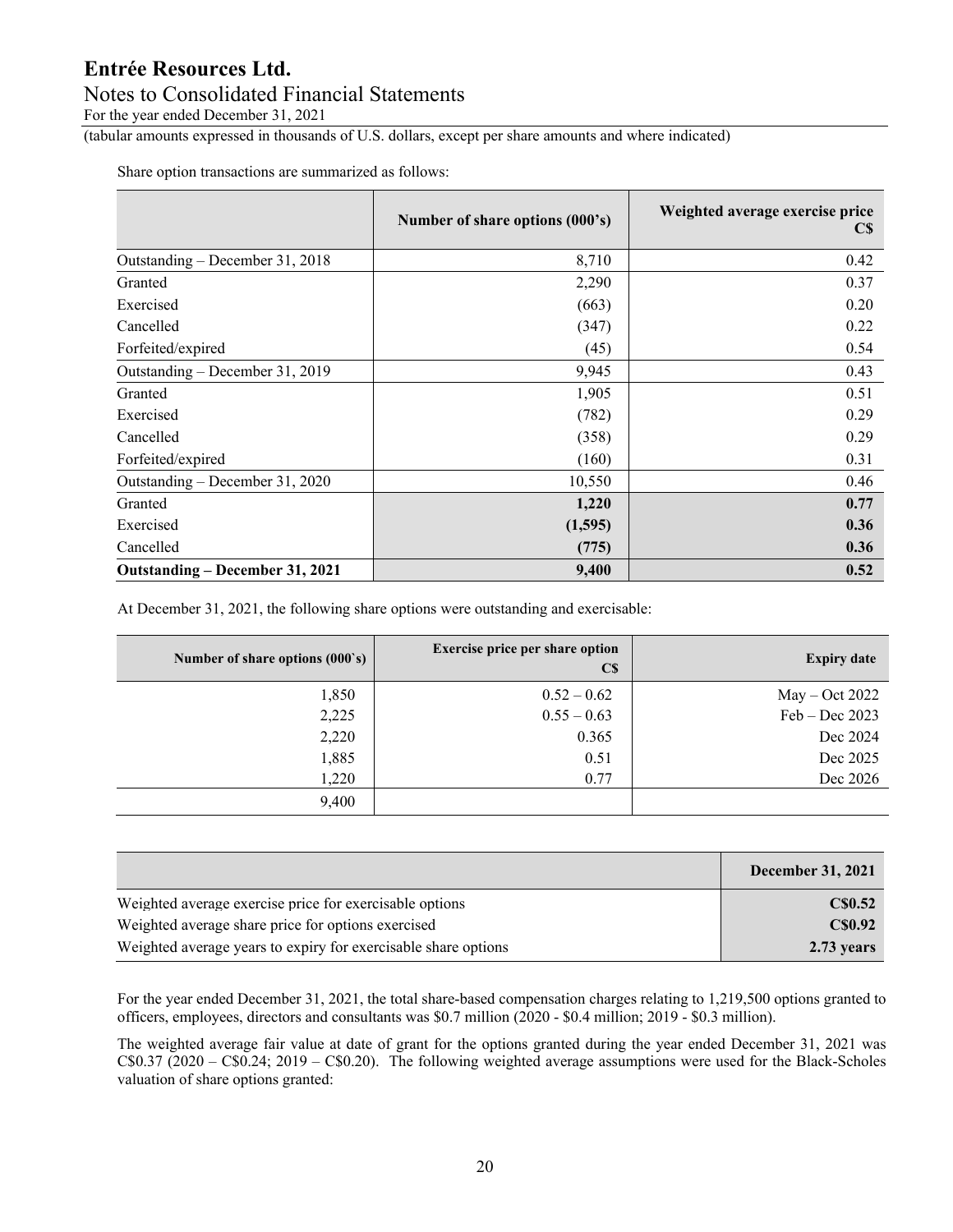### Notes to Consolidated Financial Statements

For the year ended December 31, 2021

(tabular amounts expressed in thousands of U.S. dollars, except per share amounts and where indicated)

|                                  | 2021     | 2020     | 2019     |
|----------------------------------|----------|----------|----------|
| Risk-free interest rate          | $1.41\%$ | 0.41%    | 1.62%    |
| Expected life of options (years) | 4.9      | 4.9      | 4.7      |
| Expected volatility              | 56%      | 56%      | 65%      |
| Expected dividend                | $0.00\%$ | $0.00\%$ | $0.00\%$ |

#### e) **Share purchase warrants**

As part of the Company's private placement on September 14, 2020, the Company issued 5,139,000 Warrants. Each Warrant entitles the holder to acquire one common share of the Company at a price of C\$0.60 per share for a period of 3 years.

The fair value per Warrant issued during fiscal 2020 was determined to be C\$0.12 using the following weighted average assumptions using the Black-Scholes option pricing model:

| Share price             | <b>C\$0.43</b> |
|-------------------------|----------------|
| Risk-free interest rate | $0.24\%$       |
| Expected dividend       | $0.00\%$       |
| Expected life           | 3 years        |
| Expected volatility     | 56%            |

During fiscal 2021, 4,562,578 warrants with an exercise price of C\$0.55 and expiry dates of January 10, 2022 and January 12, 2022, were exercised and the Company received gross proceeds of C\$2,509,418.

At December 31, 2021, the following Warrants were outstanding:

| Number of share purchase warrants<br>(000's) | Exercise price per share purchase<br>warrant<br>$\mathbf{C}\mathbf{S}$ | <b>Expiry date</b> |
|----------------------------------------------|------------------------------------------------------------------------|--------------------|
| 4,702                                        | 0.55                                                                   | January 10, 2022   |
| 5,139                                        | 0.60                                                                   | September 13, 2023 |
| 9,841                                        |                                                                        |                    |

There were no exercises or cancellations of Warrants as at December 31, 2019 or 2020.

#### f) **Deferred share units**

DSUs are granted to the Company's directors and executives as a part of compensation under the terms of the Company's deferred share unit plan (the "DSU Plan"). DSUs vest when certain conditions as stated in the DSU Plan are met, except in the event of an earlier change of control, in which case, the DSUs will vest fully upon such change of control.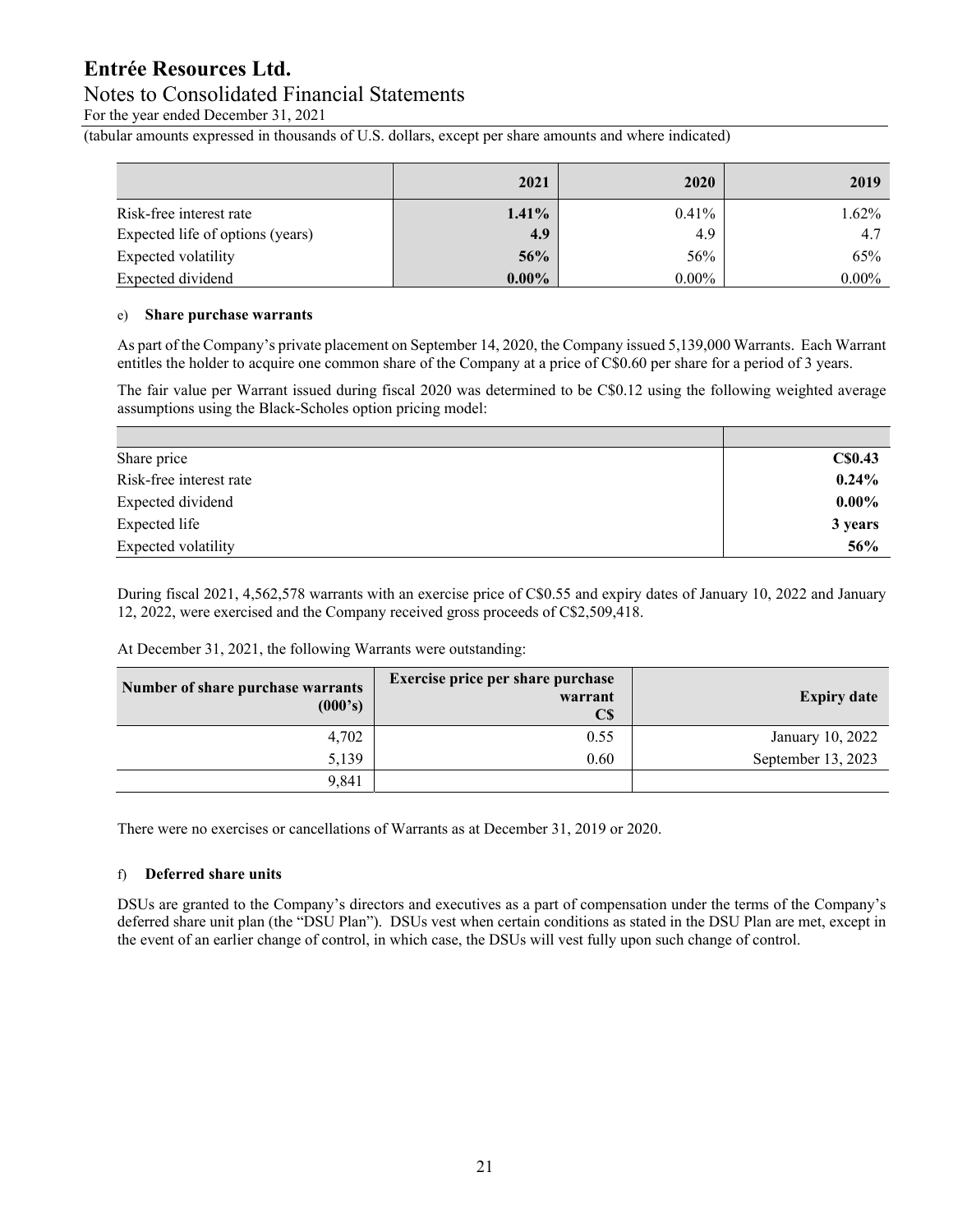(tabular amounts expressed in thousands of U.S. dollars, except per share amounts and where indicated)

At December 31, 2021, the following DSUs were outstanding:

|                                 | Number of DSUs (000's) |
|---------------------------------|------------------------|
| Outstanding – December 31, 2018 |                        |
| Outstanding – December 31, 2019 |                        |
| Granted                         | 450                    |
| Outstanding – December 31, 2020 | 450                    |
| Granted                         | 615                    |
| Outstanding – December 31, 2021 | 1.065                  |

During the year ended December 31, 2021, the Company granted 615,000 DSUs to the Company's directors and executives. The Company recorded share-based compensation of \$0.4 million (2020 - \$0.2 million, 2019 - \$nil) related to the DSUs granted in the year ended December 31, 2021. Each vested DSU entitles the holder to receive one common share of the Company or a cash payment equivalent to the closing price of one common share of the Company on the TSX on the last trading day preceding the DSU's redemption date. The DSUs granted in 2021 vested immediately.

The fair value per DSU granted during fiscal 2021 was determined to be C\$0.77 (2020 – C\$0.51) which is the share price of the Company on the grant date.

# **11 Segmented information**

The Company operates in one business segment being the exploration and evaluation of mineral property interests. The Company's non-current assets geographically are as follows:

|                        |                           | 2021           | <b>2020</b> |
|------------------------|---------------------------|----------------|-------------|
| Canada                 |                           |                |             |
| Property and equipment | $\boldsymbol{\mathsf{S}}$ | 127            | \$<br>208   |
| Deposits and other     |                           | <b>10</b>      | 10          |
|                        | <b>S</b>                  | 137            | 218         |
| Other                  |                           |                |             |
| Property and equipment | $\boldsymbol{\mathsf{S}}$ |                | \$<br>12    |
| Other assets           |                           | 239            | 177         |
| Deposits and other     |                           | $\overline{2}$ |             |
|                        |                           | 242            | 191         |

Other assets in the 'Other' category are related to the Company's investment in the Entrée/Oyu Tolgoi JV Property in Mongolia (Note 6).

## **12 Project expenditures**

|          |   | 2021 | 2020 |        | 2019 |
|----------|---|------|------|--------|------|
| Mongolia | Φ | 491  | 206  | ሐ<br>Φ | 161  |
| Other    |   |      |      |        | 12   |
|          |   | 502  | 214  | e      | 173  |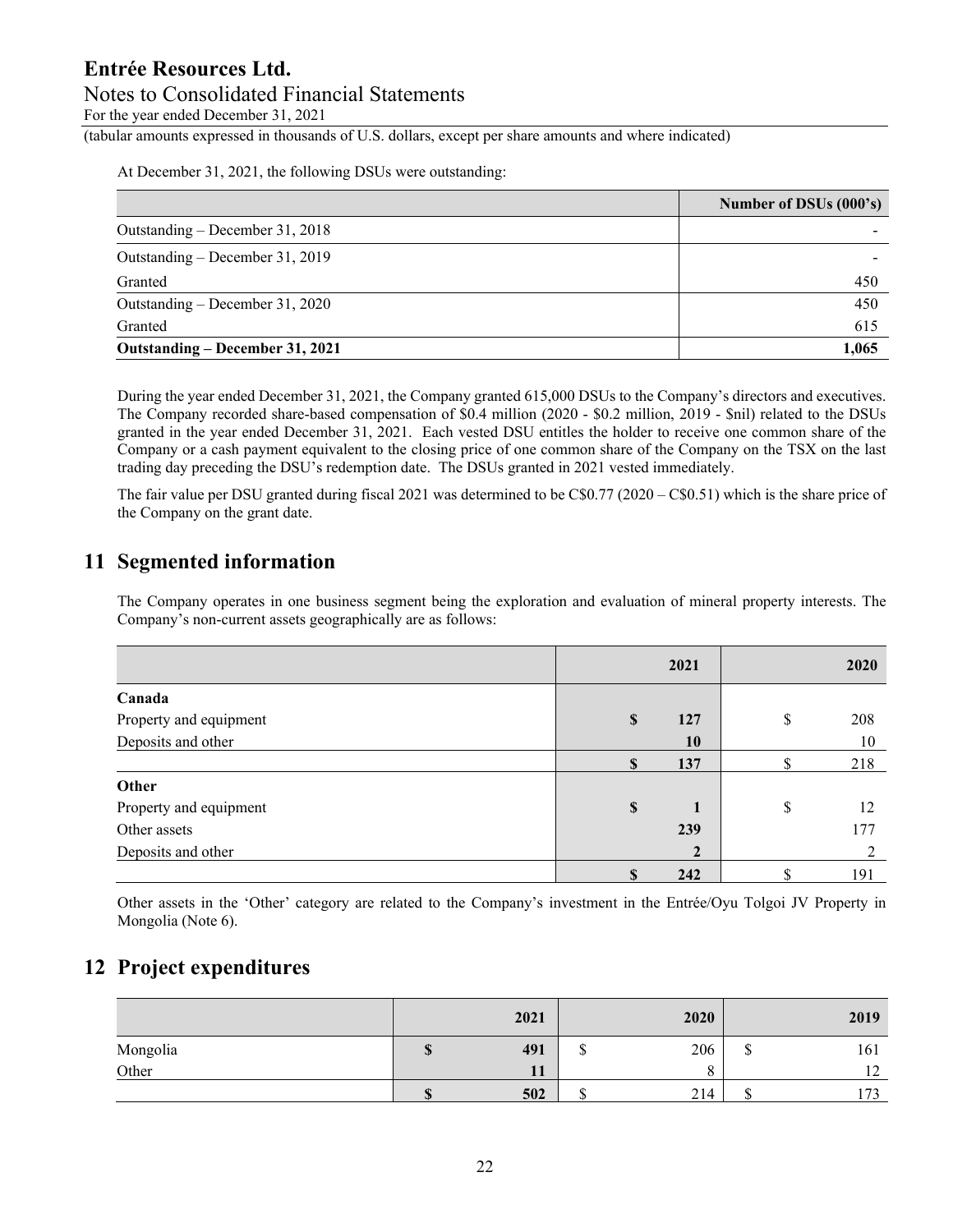### Notes to Consolidated Financial Statements

For the year ended December 31, 2021

(tabular amounts expressed in thousands of U.S. dollars, except per share amounts and where indicated)

# **13 Income tax**

|                                       | 2021          | 2020    |   | 2019     |
|---------------------------------------|---------------|---------|---|----------|
| Loss for the year before income taxes | \$<br>(7,553) | (6,000) | S | (5,524)  |
| Statutory rate                        | <b>27.00%</b> | 27.00%  |   | 27.00%   |
| Expected income tax recovery          | (2,039)       | (1,620) |   | (1, 491) |
| Permanent differences and other       | (1,121)       | 551     |   | (1,277)  |
| Difference in foreign tax rates       | 24            | 84      |   | 73       |
| Effect of change in future tax rates  |               |         |   |          |
| Change in valuation allowance         | 3,136         | 985     |   | 2,695    |
| Total income tax recovery             |               |         |   |          |

|                             | 2021                     | 2020 | 2019 |
|-----------------------------|--------------------------|------|------|
| Current income tax recovery | -                        |      |      |
| Deferred income tax expense |                          |      |      |
| Total income taxes          | $\overline{\phantom{0}}$ |      |      |

The Company's deferred income tax liability consisted of:

|                                     |    | 2021      |    | 2020     | 2019         |
|-------------------------------------|----|-----------|----|----------|--------------|
| Deferred income tax assets:         |    |           |    |          |              |
| Non-capital loss carryforward       | \$ | 11,594    | \$ | 11,803   | \$<br>11,092 |
| Resource expenditures               |    | 2,935     |    | 2,683    | 2,647        |
| Equipment                           |    | 280       |    | 278      | 272          |
| Share issue and legal costs         |    | 14        |    | 26       | 15           |
| Other                               |    | 15,251    |    | 12,190   | 11,957       |
|                                     |    | 30,074    |    | 26,980   | 25,983       |
| Unrecognized tax assets             |    | (30, 074) |    | (26,939) | (25,954)     |
| Net deferred income tax assets      |    |           |    | 41       | 29           |
| Deferred income tax liabilities:    |    |           |    |          |              |
| Foreign exchange on loan            |    |           |    | (25)     | (29)         |
| Mineral property interests          |    |           |    | (16)     |              |
| Net deferred income tax liabilities | S  |           | \$ | (41)     | \$<br>(29)   |
| Net deferred income tax             | S  | -         | S  |          | \$           |

The Company has available for deduction against future taxable income non-capital losses of approximately \$40.8 million (2020: \$41.6 million) in Canada, \$5.7 million (2020: \$5.6 million) in Mongolia and \$0.1 million (2020: \$0.1 million) in Australia. These losses, if not utilized, will expire through 2041. Subject to certain restrictions, the Company also has foreign resource expenditures available to reduce taxable income in future years. Deferred tax benefits which may arise as a result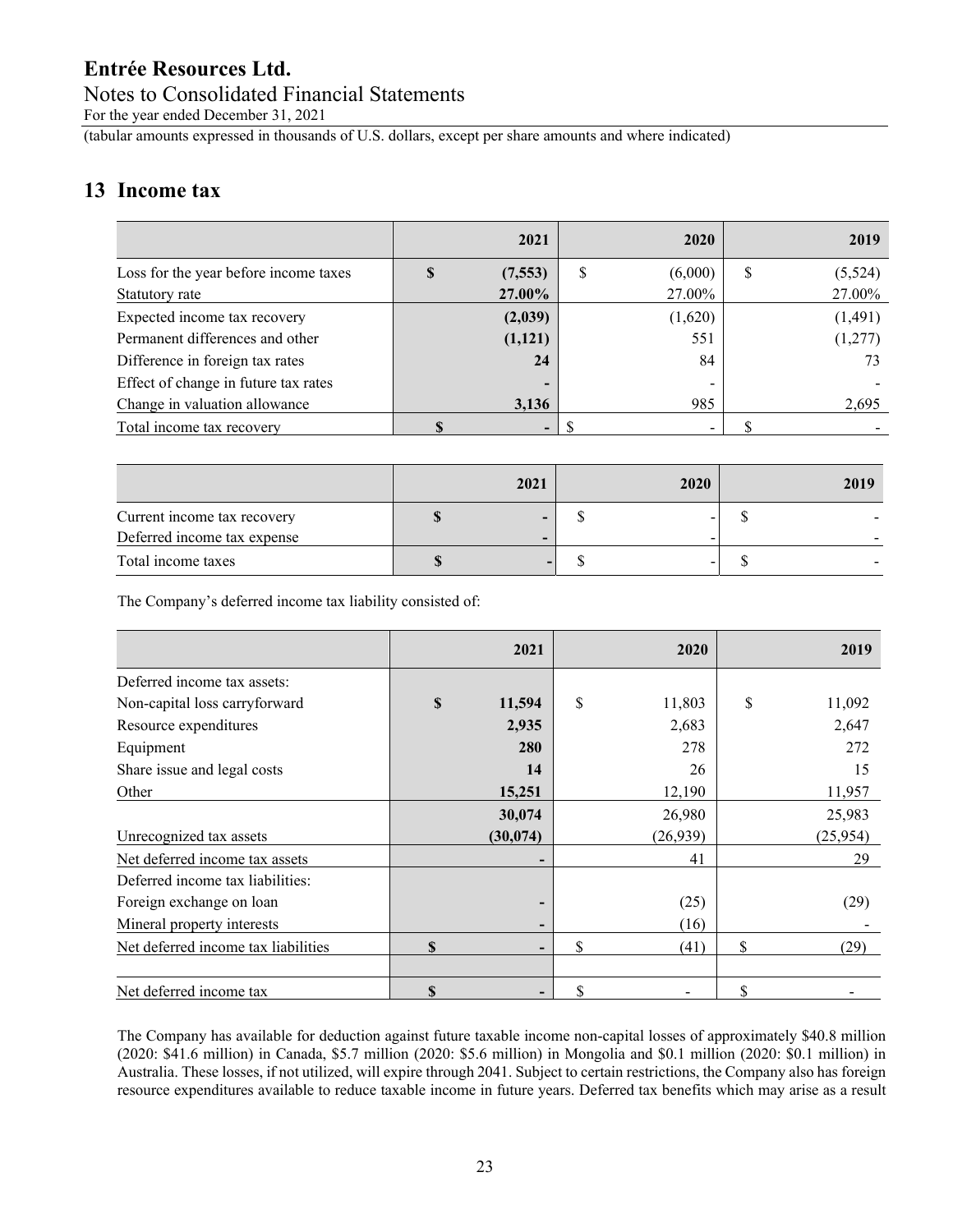(tabular amounts expressed in thousands of U.S. dollars, except per share amounts and where indicated)

of these losses, resource expenditures, equipment, share issue and legal costs have not been recognized in these consolidated financial statements.

## **14 Financial instruments**

#### a) **Fair value classification of financial instruments**

The fair value hierarchy establishes three levels to classify the inputs to valuation techniques used to measure fair value. Level 1 inputs are quoted prices (unadjusted) in active markets for identical assets or liabilities. Level 2 inputs are other than quoted prices included in Level 1 that are observable for the asset or liability, either directly (prices) or indirectly (derived from prices). Level 3 inputs are for the assets or liabilities that are not based on observable market data (unobservable inputs).

The Company's financial instruments consist of cash and cash equivalents, receivables, deposits, accounts payable and accrued liabilities, loan payable and lease liabilities.

The carrying values of cash and cash equivalents, receivables and accounts payable and accrued liabilities approximate their fair value due to their short terms to maturity.

The following table summarizes the classification and carrying values of the Company's financial instruments at December 31, 2021 and 2020:

| <b>December 31, 2021</b>  | <b>FVTPL</b> |                          | <b>Amortized cost</b><br>(financial<br>assets) |       | <b>Amortized cost</b><br>(financial)<br>liabilities) |  |   | <b>Total</b> |
|---------------------------|--------------|--------------------------|------------------------------------------------|-------|------------------------------------------------------|--|---|--------------|
| <b>Financial assets</b>   |              |                          |                                                |       |                                                      |  |   |              |
| Cash and cash equivalents |              | $\overline{\phantom{0}}$ | \$                                             | 7,090 | \$                                                   |  | S | 7,090        |
| Receivables               |              |                          |                                                | 40    |                                                      |  |   | 40           |
| Deposits                  |              |                          |                                                | 12    |                                                      |  |   | 12           |
| Total financial assets    |              |                          |                                                | 7,142 |                                                      |  |   | 7,142        |

#### **Financial liabilities**

| Accounts payable and accrued<br>liabilities | - | -                        | 101    | 101    |
|---------------------------------------------|---|--------------------------|--------|--------|
| Lease liabilities                           | - | -                        | 99     | 99     |
| Loan payable                                | - | $\overline{\phantom{0}}$ | 10.262 | 10,262 |
| Total financial liabilities                 | - | $\overline{\phantom{0}}$ | 10.462 | 10.462 |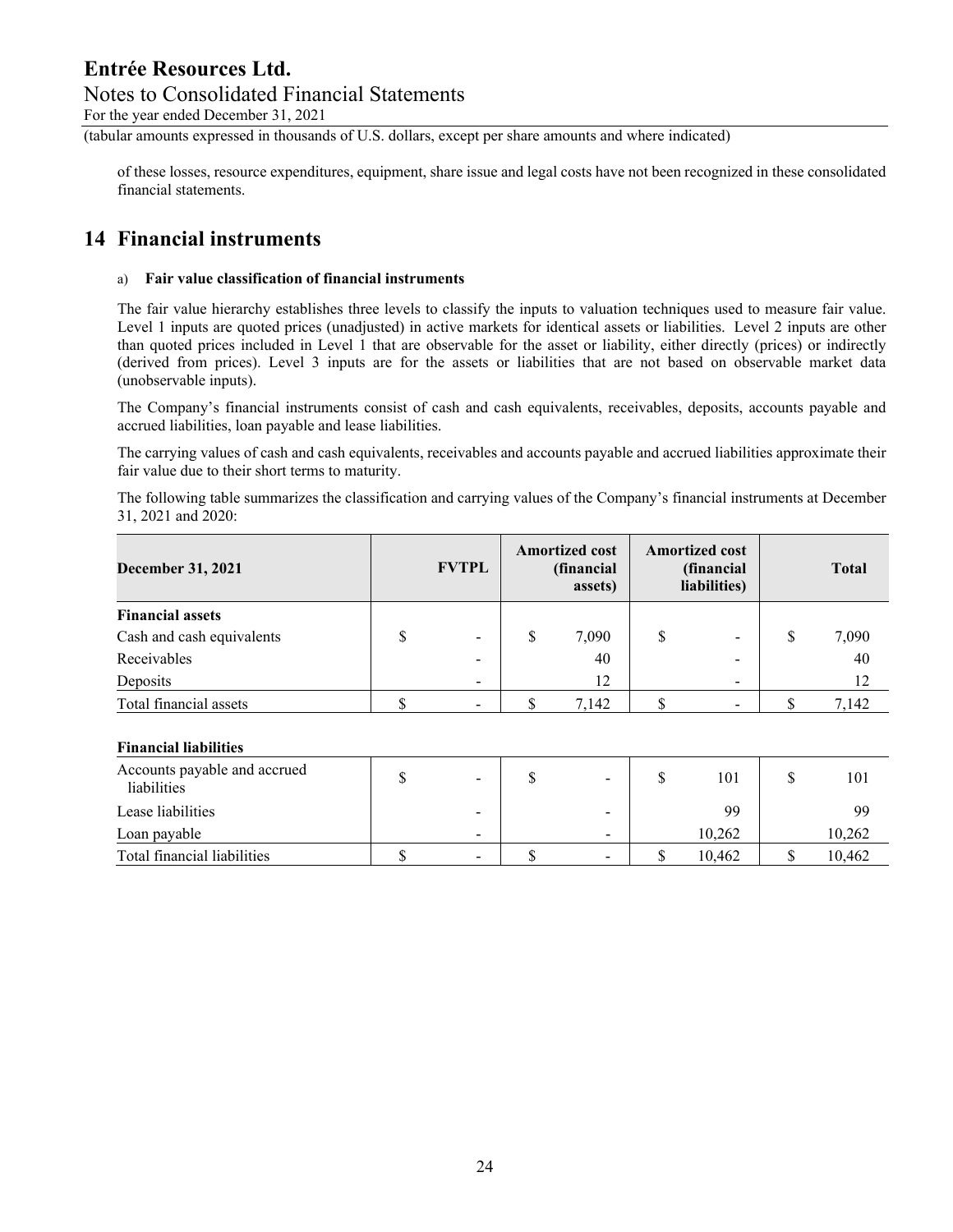### Notes to Consolidated Financial Statements

For the year ended December 31, 2021

(tabular amounts expressed in thousands of U.S. dollars, except per share amounts and where indicated)

| <b>December 31, 2020</b>  | <b>FVTPL</b> |                          | <b>Amortized cost</b><br>(financial<br>assets) |       | <b>Amortized cost</b><br>(financial)<br>liabilities) |                          | <b>Total</b> |       |
|---------------------------|--------------|--------------------------|------------------------------------------------|-------|------------------------------------------------------|--------------------------|--------------|-------|
| <b>Financial assets</b>   |              |                          |                                                |       |                                                      |                          |              |       |
| Cash and cash equivalents | J            | $\overline{\phantom{a}}$ | \$                                             | 7,260 | S                                                    | $\overline{\phantom{0}}$ | S            | 7,260 |
| Receivables               |              | $\overline{\phantom{a}}$ |                                                | 28    |                                                      | $\overline{\phantom{0}}$ |              | 28    |
| Deposits                  |              | $\overline{\phantom{a}}$ |                                                | 12    |                                                      | $\overline{\phantom{0}}$ |              | 12    |
| Total financial assets    |              | $\overline{\phantom{a}}$ |                                                | 7,300 |                                                      | $\overline{\phantom{a}}$ |              | 7,300 |

#### **Financial liabilities**

| Accounts payable and accrued<br>liabilities | $\blacksquare$           | $\overline{\phantom{0}}$ | 124   | 124   |
|---------------------------------------------|--------------------------|--------------------------|-------|-------|
| Lease liabilities                           | $\overline{\phantom{a}}$ | $\overline{\phantom{0}}$ | 208   | 208   |
| Loan payable                                | $\blacksquare$           | $\overline{\phantom{0}}$ | 9.615 | 9.615 |
| Total financial liabilities                 | -                        | $\overline{\phantom{0}}$ | 9.947 | 9.947 |

#### b) **Financial risk management**

*i) Credit risk* 

The Company's credit risk is primarily attributable to cash and cash equivalents and receivables.

The Company limits its credit exposure on cash and cash equivalents held in bank accounts by holding its key transactional bank accounts and investments with large, highly rated financial institutions.

The Company's receivables balance was not significant and, therefore, was not exposed to significant credit risk.

The carrying amount of financial assets recorded in the consolidated financial statements, net of any allowances for losses, represents the Company's maximum exposure to credit risk.

*ii) Liquidity risk* 

The Company manages liquidity risk by trying to maintain enough cash balances to ensure that it is able to meet its short term and long-term obligations as and when they fall due. Company-wide cash projections are managed centrally and regularly updated to reflect the dynamic nature of the business and fluctuations caused by commodity price and exchange rate movements.

The Company's operating results may vary due to fluctuation in commodity price, inflation, and foreign exchange rates.

*iii) Interest rate risk* 

The Company's interest rate risk arises primarily from the interest received on cash and cash equivalents and on loan payable which is at variable rates (Note 8). As at December 31, 2021, with other variables unchanged, a 1% increase in the interest rate applicable to loan payable would result in an insignificant change in net loss. Deposits are invested on a short-term basis to enable adequate liquidity for payment of operational and exploration expenditures. The Company does not believe that it is exposed to material interest rate risk on its cash and cash equivalents.

As at December 31, 2021, the Company has not entered into any contracts to manage interest rate risk.

*iv) Foreign exchange risk* 

The functional currency of the parent company is C\$. The functional currency of the significant subsidiaries and the reporting currency of the Company is the United States dollar.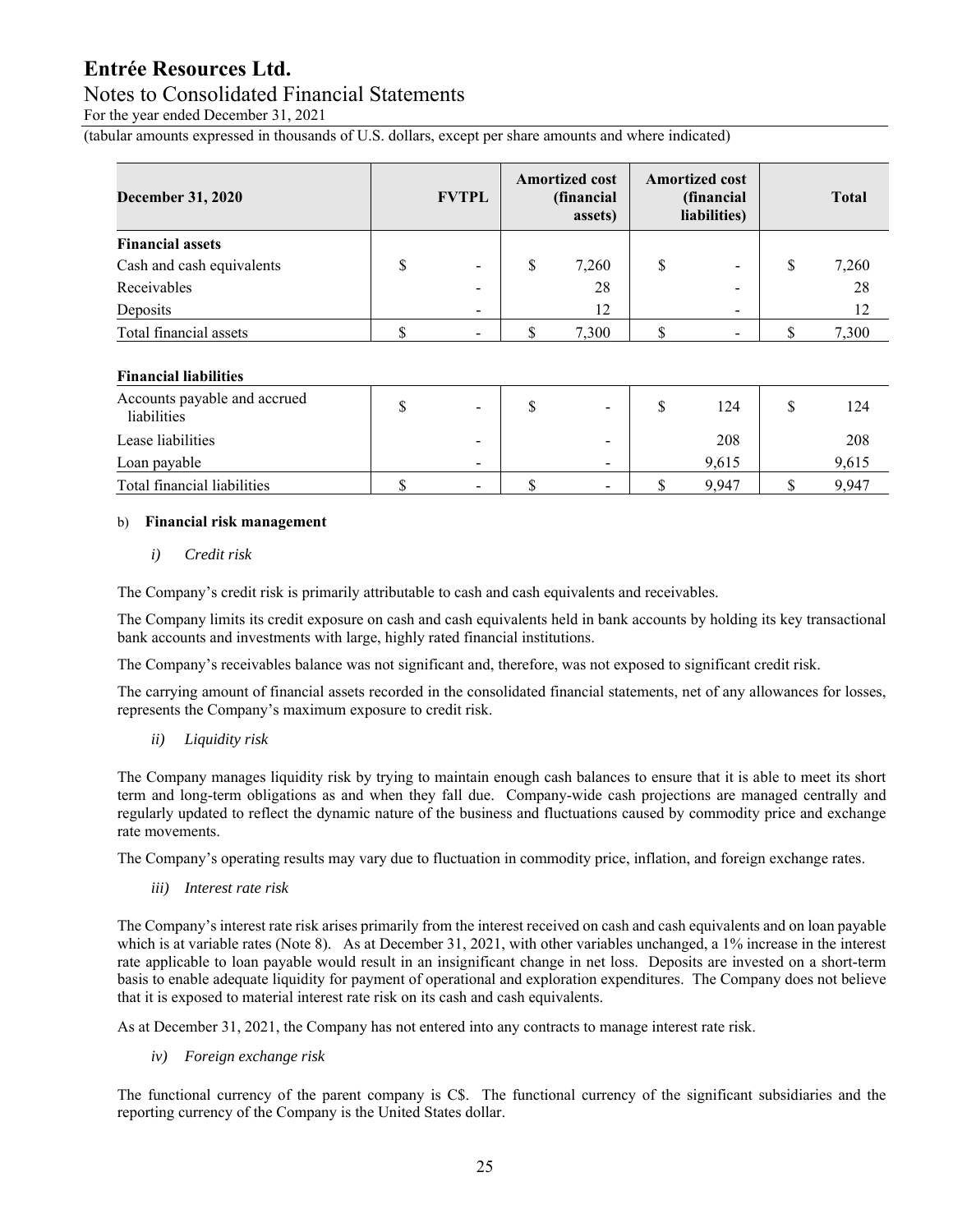# **Entrée Resources Ltd.**  Notes to Consolidated Financial Statements

For the year ended December 31, 2021

(tabular amounts expressed in thousands of U.S. dollars, except per share amounts and where indicated)

As at December 31, 2021, the Company has not entered into contracts to manage foreign exchange risk.

The Company is exposed to foreign exchange risk through the following assets and liabilities:

|                                          | <b>December 31, 2021</b> | <b>December 31, 2020</b> |
|------------------------------------------|--------------------------|--------------------------|
| Cash and cash equivalents                | 7.090                    | 7.260                    |
| Accounts payable and accrued liabilities | (101)                    | (124)                    |
|                                          | 6.989                    | 7,136                    |

As at December 31, 2021, with other variables unchanged, a 10% increase or decrease in the value of the USD against the currencies to which the Company is normally exposed (C\$) would result in an increase or decrease of approximately \$0.6 million to net loss for the year ended December 31, 2021.

# **15 Capital management**

The Company considers items included in shareholders' deficiency as capital. The Company's objective when managing capital is to safeguard the Company's ability to continue as a going concern so that it can continue to provide returns for shareholders and benefits for other stakeholders.

The Company manages its capital structure and makes adjustments in light of changes in economic conditions and the risk characteristics of the underlying assets. In order to facilitate the management of its capital requirements, the Company prepares annual expenditure budgets which are revised periodically based on the results of its exploration programs, availability of financing, and industry conditions. There are no external restrictions on management of capital and the Company did not change its approach to capital management during the year.

# **16 Commitments and contingencies**

As at December 31, 2021, the Company had the following commitments:

|                   | <b>Total</b> | Less than 1<br>vear |    | l - 3 years |  | 3-5 years |  | More than 5<br>vears |  |
|-------------------|--------------|---------------------|----|-------------|--|-----------|--|----------------------|--|
| Lease commitments | 07           |                     | 07 |             |  | ш         |  |                      |  |

Under the terms of the Amended Sandstorm Agreement, the Company may be subject to a contingent liability if certain events occur (Note 9).

# **17 Related party transactions**

The Company's related parties include key management personnel and directors. Direct remuneration paid to the Company's directors and key management personnel during the years ended December 31, 2021, 2020 and 2019 are as follows:

|                          |   | 2021 | 2020 | 2019 |
|--------------------------|---|------|------|------|
| Directors' fees          | Ψ | 170  | 57ء  |      |
| Salaries and benefits    | Φ | 851  | 681  | 588  |
| Share-based compensation |   | 719  | 519  |      |